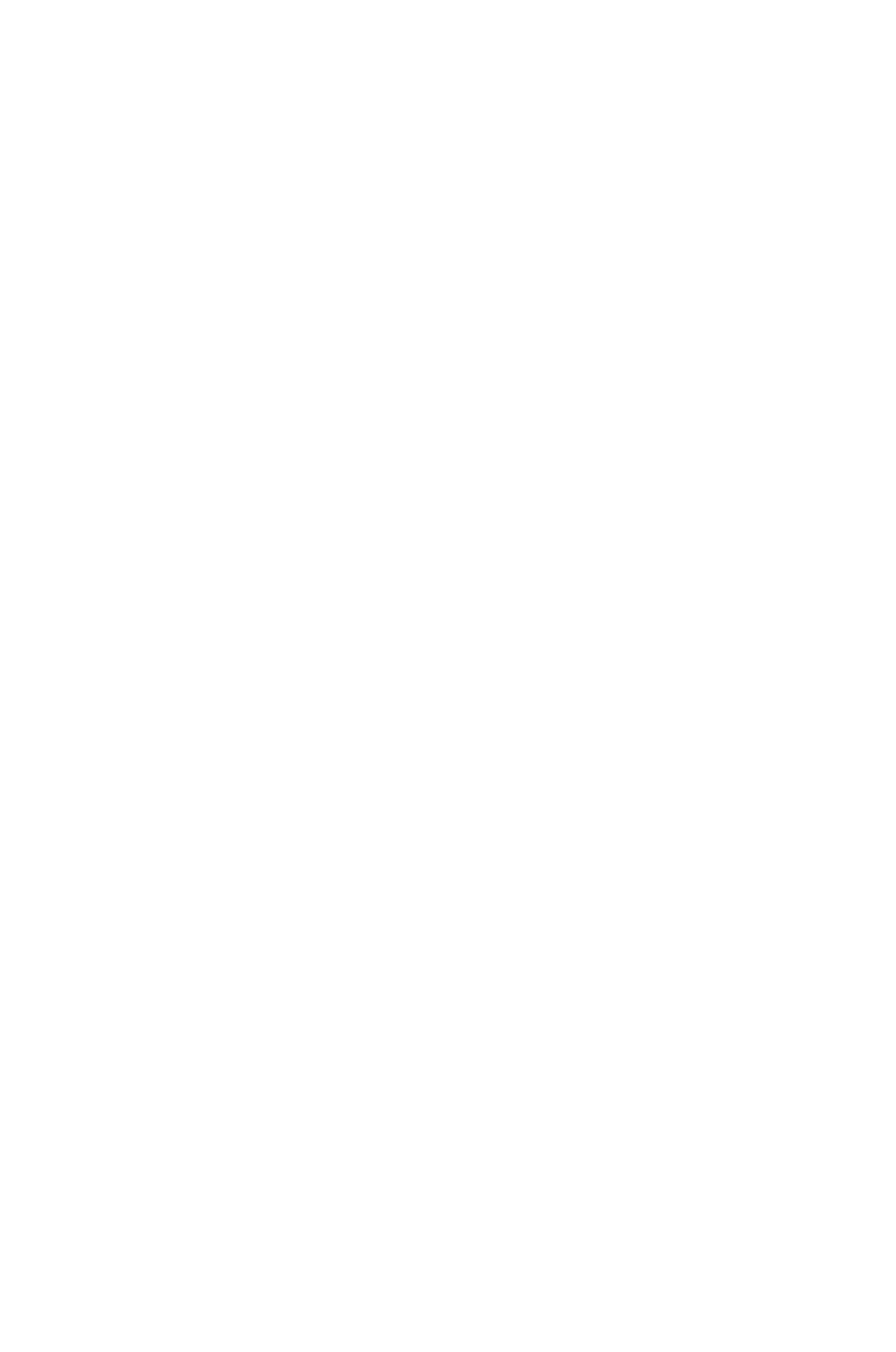# **TABLE OF CONTENTS**

 $P_9$ ge

| STATEMENT OF INTEREST OF                                                                                                   |  |
|----------------------------------------------------------------------------------------------------------------------------|--|
|                                                                                                                            |  |
|                                                                                                                            |  |
|                                                                                                                            |  |
| EMPIRICAL DATA SHOW THAT LONG<br>I.<br>PLAN MENUS WITH BOTH HIGH- AND<br><b>LOW-FEE OPTIONS ARE BAD FOR PLAN</b>           |  |
| A. Long Plan Menus Discourage                                                                                              |  |
| B. For Those Who Do Participate,<br>Overwhelming Choice Encourages Poor                                                    |  |
| $\mathbf{1}$                                                                                                               |  |
| 2 <sub>1</sub>                                                                                                             |  |
| C. Investor Errors That Lead to High Fees<br>Have a Significant Effect on Retirement                                       |  |
| D. Plan Participants Do Not Have the<br>Information or Financial Education<br>Needed to Avoid Common Errors 11             |  |
| E. When Fiduciaries Prudently Streamline<br>Their Defined-Contribution Plan Menus,<br>Participants Are Demonstrably Better |  |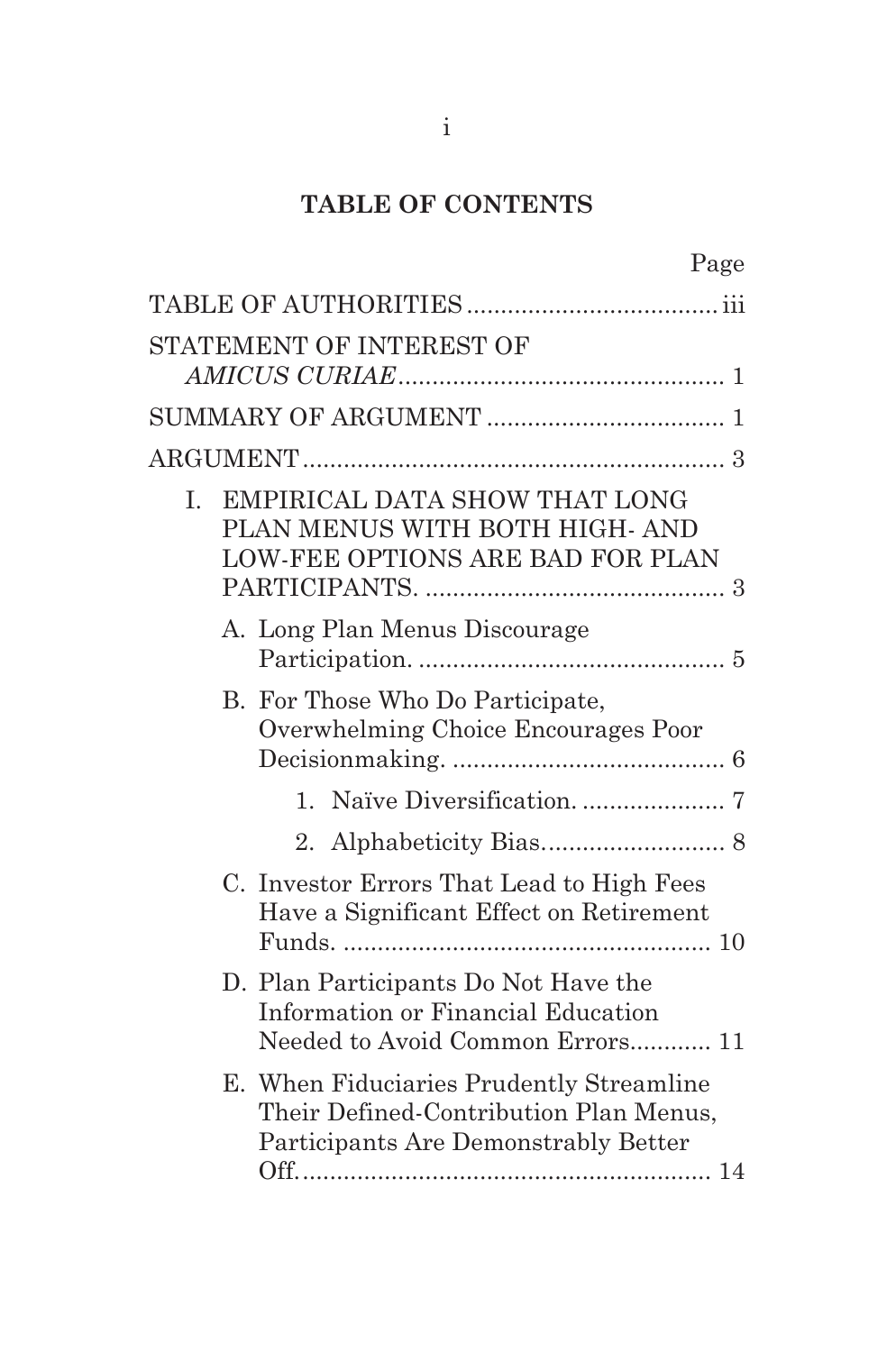| II. GIVEN THIS EMPIRICAL RESEARCH ON |
|--------------------------------------|
| <b>INVESTOR BEHAVIOR, ERISA</b>      |
| FIDUCIARIES BREACH THEIR DUTY OF     |
| PRUDENCE BY INCLUDING HIGH-FEE       |
| INVESTMENTS IN PLAN MENUS WHEN       |
| LOWER-FEE ALTERNATIVES ARE           |
|                                      |
|                                      |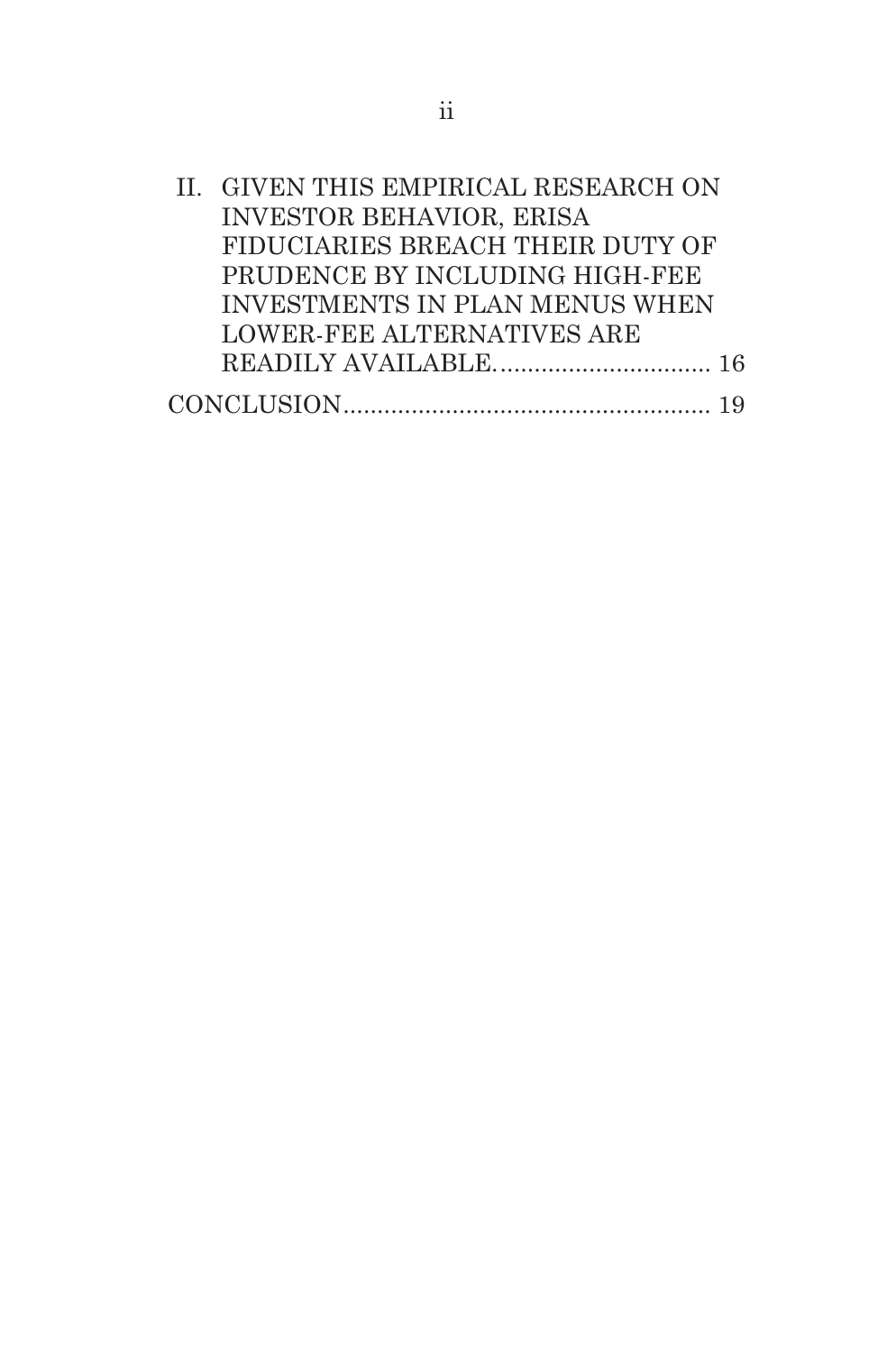# **TABLE OF AUTHORITIES**

# **Cases:**

| Braden v. Wal-Mart Stores, Inc.,          |
|-------------------------------------------|
| Davis v. Wash. Univ. in St. Louis.        |
| Divane v. Nw. Univ.,                      |
| LaRue v. DeWolff, Boberg & Assocs., Inc., |
| Loomis v. Exelon Corp.,                   |
| Sweda v. Univ. of Pa.,                    |
| Tibble v. Edison Int'l.                   |

# **Statutes:**

# **Articles and Other Authorities:**

| Ian Ayres,                                          |  |  |
|-----------------------------------------------------|--|--|
| <i>Menus Matter</i> , 73 U. CHI. L. REV. 3 (2006) 6 |  |  |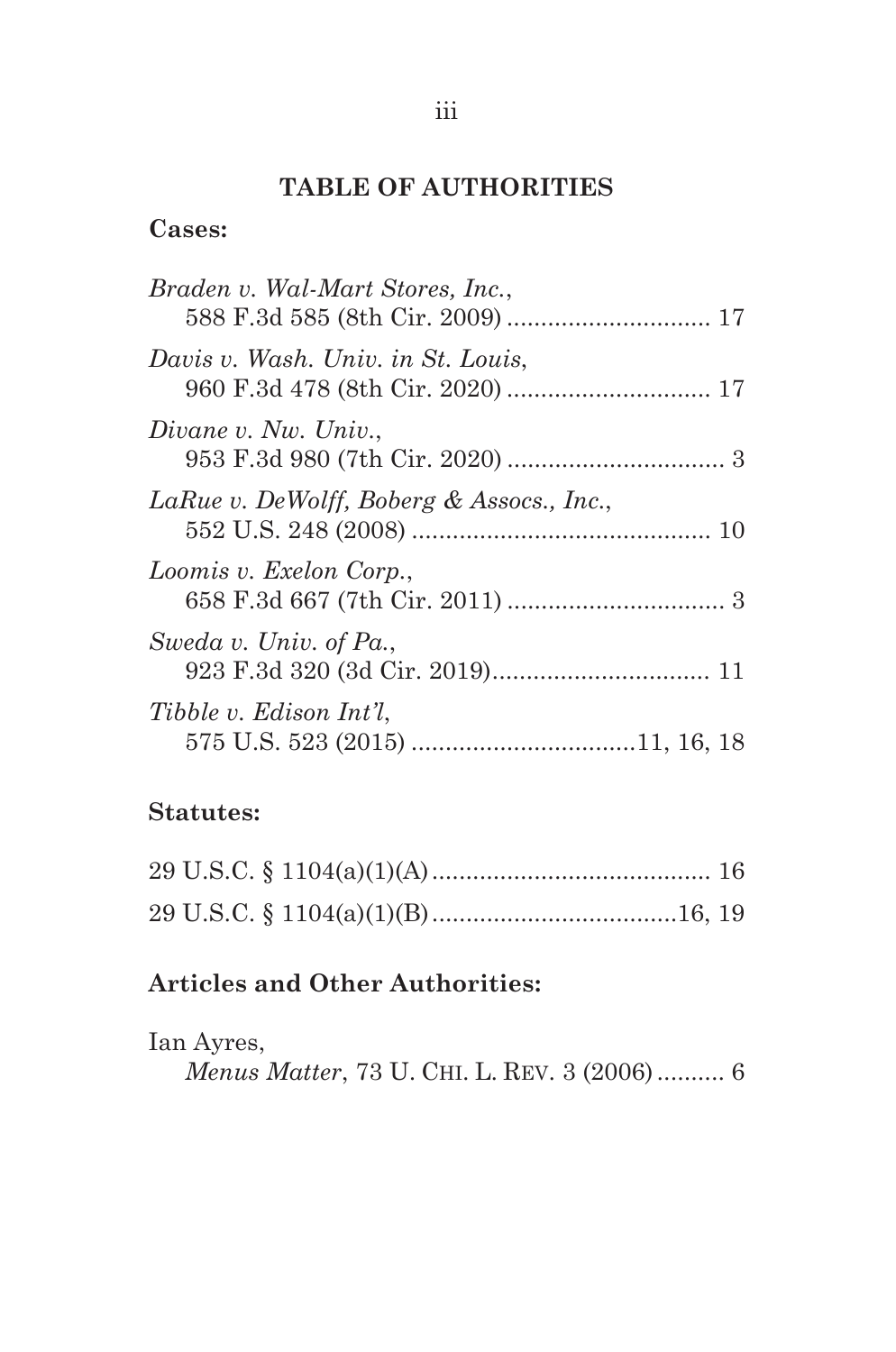| Ian Ayres & Quinn Curtis,<br>Beyond Diversification: The Pervasive Problem<br>of Excessive Fees and "Dominated Funds"<br>in $401(k)$ Plans,<br>124 YALE L.J. 1476 (2015) 4, 7-8, 11-12, 17-18                                                                      |
|--------------------------------------------------------------------------------------------------------------------------------------------------------------------------------------------------------------------------------------------------------------------|
| Shlomo Benartzi & Richard H. Thaler,<br>Heuristics and Biases in Retirement Savings<br>Behavior,<br>21 J. ECON. PERSPECTIVES 81 (2007) 6                                                                                                                           |
| Bd. of Gov. Fed. Res. Sys.,<br>Report on the Economic Well-Being of U.S.<br><i>Households in 2020</i> , (May 25, 2021),<br>https://www.federalreserve.gov/publications/<br>2021-economic-well-being-of-us-households-in-                                           |
| Thomas W. Doellman, et al.,<br>Alphabeticity Bias in 401(k) Investing,<br>Working Paper (Dec. 2018),<br>https://www.napa-net.org/sites/napa-<br>net.org/files/alphabet%20bias.pdf,<br><i>reprinted in</i> 54 THE FIN. REV. 623 (2019)  8                           |
| Jill E. Fisch & Tess Wilkinson-Ryan,<br>Why Do Retail Investors Make Costly Mistakes?<br>An Experiment on Mutual Fund Choice,<br>162 U. PA. L. REV. 605 (2014) 4, 7-8, 10-13                                                                                       |
| Sheena S. Iyengar, et al.,<br>How Much Choice is Too Much?: Contributions to<br>401(k) Retirement Plans, in PENSION DESIGN &<br>STRUCTURE, NEW LESSONS FROM BEHAVIORAL<br>FIN. (Mitchell & Utkus, Eds. 2004),<br>https://repository.upenn.edu/cgi/viewcontent.cgi? |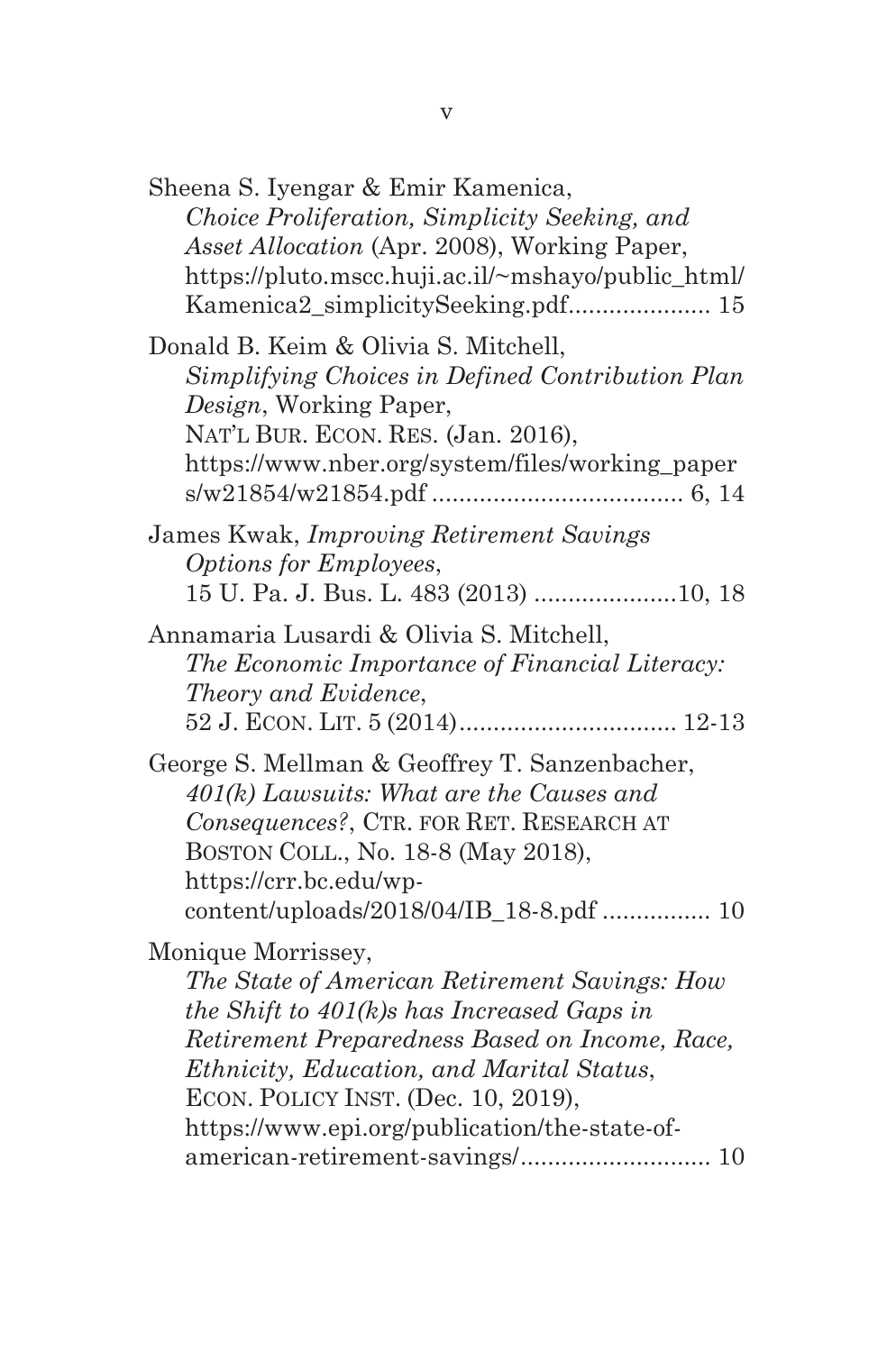| Maureen Morrin, et al., |  |
|-------------------------|--|
|-------------------------|--|

*Investing for Retirement: The Moderating Effect of Fund Assortment Size on the 1/N Heuristic* (Jan. 16, 2012) (Fox Sch. of Bus. Research Paper No. 14-009), https://papers.ssrn.com/sol3/papers.cfm?abstract\_

id=1008841, *reprinted in* Vol. XLIX J. MKTG. RES. 537 (2012) .......................................................... 5-6

Maureen Morrin, *et al.*, *Saving for Retirement: The Effects of Fund Assortment Size and Investor Knowledge on Asset Allocation Strategies*, 42 J. CONSUMER AFFAIRS 206 (2008) .................... 6

Jacob Hale Russell,

*The Separation of Intelligence and Control: Retirement Savings and the Limits of Soft Paternalism*,

6 WM. & MARY BUS. L. REV. 35 (2015) ..........11, 13

Ruth Schmidt,

*Frozen: Using Behavioral Design to Overcome Decision-Making Paralysis*, Deloitte Univ. Press, https://www2.deloitte.com/us/en/insights/focus/be havioral-economics/overcoming-decision-makingparalysis.html ....................................................... 6

U.S. Dep't of Labor, Ee. Benefits Sec. Admin., *A Look at 401(k) Plan Fees* (Sept. 2019), https://www.dol.gov/sites/dolgov/files/ebsa/aboutebsa/our-activities/resource-center/publications/alook-at-401k-plan-fees.pdf.............................12, 14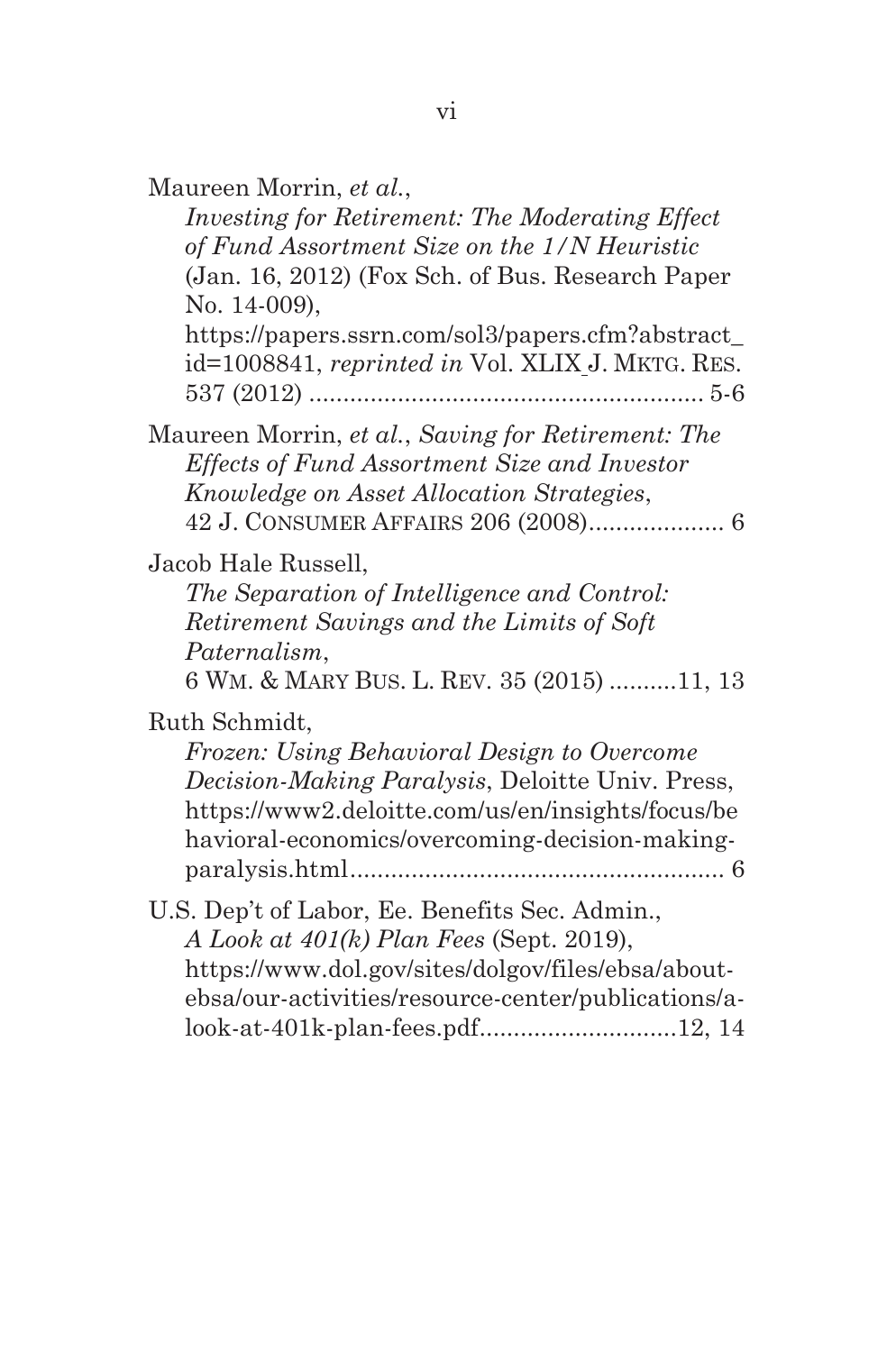#### **STATEMENT OF INTEREST OF**  *AMICUS CURIAE***<sup>1</sup>**

Service Employees International Union (SEIU) is a labor organization of approximately two million working men and women in the United States and Canada. SEIU and its local affiliates represent thousands of workers who are participants in definedcontribution plans governed by the Employee Retirement Income Security Act of 1974 (ERISA), and SEIU is committed to ensuring a secure and dignified retirement for all Americans. The Court's decision in this case will have a significant effect on workers' retirement plans, and SEIU believes strongly that its members and other workers should be able to hold their defined-contribution plans accountable for any imprudent management that needlessly undermines their retirement security.

#### **SUMMARY OF ARGUMENT**

The retirement security of millions of working people is—for better or worse—now tied to the success of their investments in employer-sponsored defined-contribution plans. One critical and wellknown problem with such defined-contribution plans is that excessive fees can sap participants' retirement savings and are often difficult for inexperienced investors to identify. If the Seventh Circuit's decision

<sup>1</sup> Pursuant to Rule 37.6, *amicus* affirms that no counsel for a party authored this brief in whole or in part and that no person other than *amicus* and its counsel made a monetary contribution to its preparation or submission. The parties' letters of consent to the filing of *amicus* briefs are on file with the Clerk's office.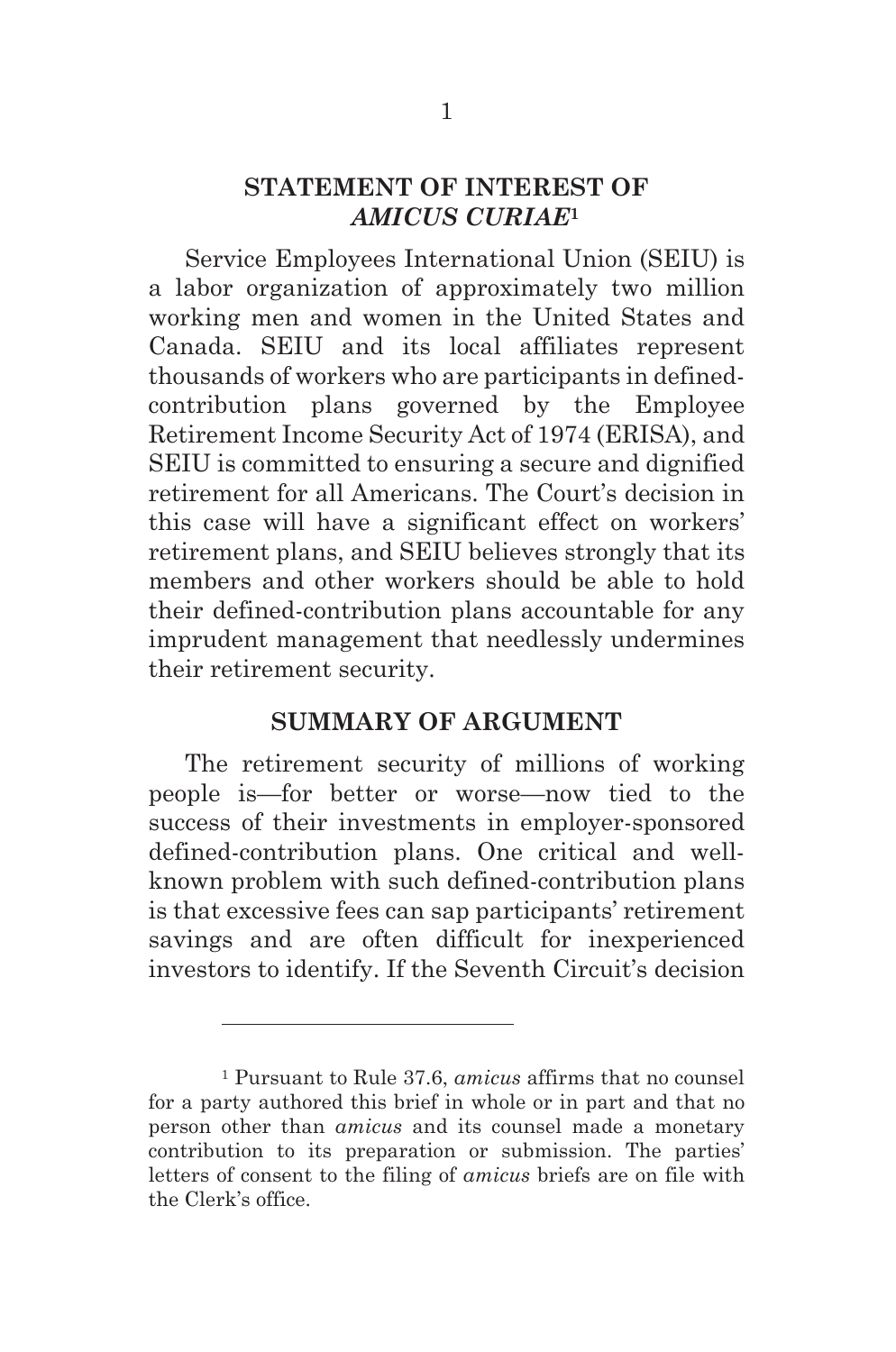is allowed to stand, fiduciaries governed by ERISA will fail to address this problem to retirees' detriment.

Petitioners allege that the Respondent fiduciaries breached their duty of prudence under ERISA by including investment options with excessive fees in their plan menus even though lower-fee investment options were readily available. The Seventh Circuit wrongly affirmed dismissal of Petitioners' claims on the basis of that court's unsupported and unsupportable assumption that plan participants can easily identify and choose to avoid excessive-fee investments when presented in a long menu of options.

Empirical evidence is all to the contrary. Behavioral and economic studies show that plan participants presented with a large number of options experience "choice overload" and are not able to make reasoned, well-informed, and prudent choices among investments. Additional research also shows that inexperienced investors suffer from a lack of information and financial literacy that results in their predictably placing their money in high-fee investments when objectively better, low-fee options are available.

Any adequate fiduciary should be aware that including too many options and a significant number of excessive-fee choices in a long plan menu sets up plan participants to make costly mistakes. Thus, to meet ERISA's standard of prudence, plan fiduciaries must at a minimum monitor their definedcontribution plan investment menus to remove highfee investments when lower-fee options are available and to avoid offering participants a mind-numbing list of choices. Indeed, it is difficult to imagine what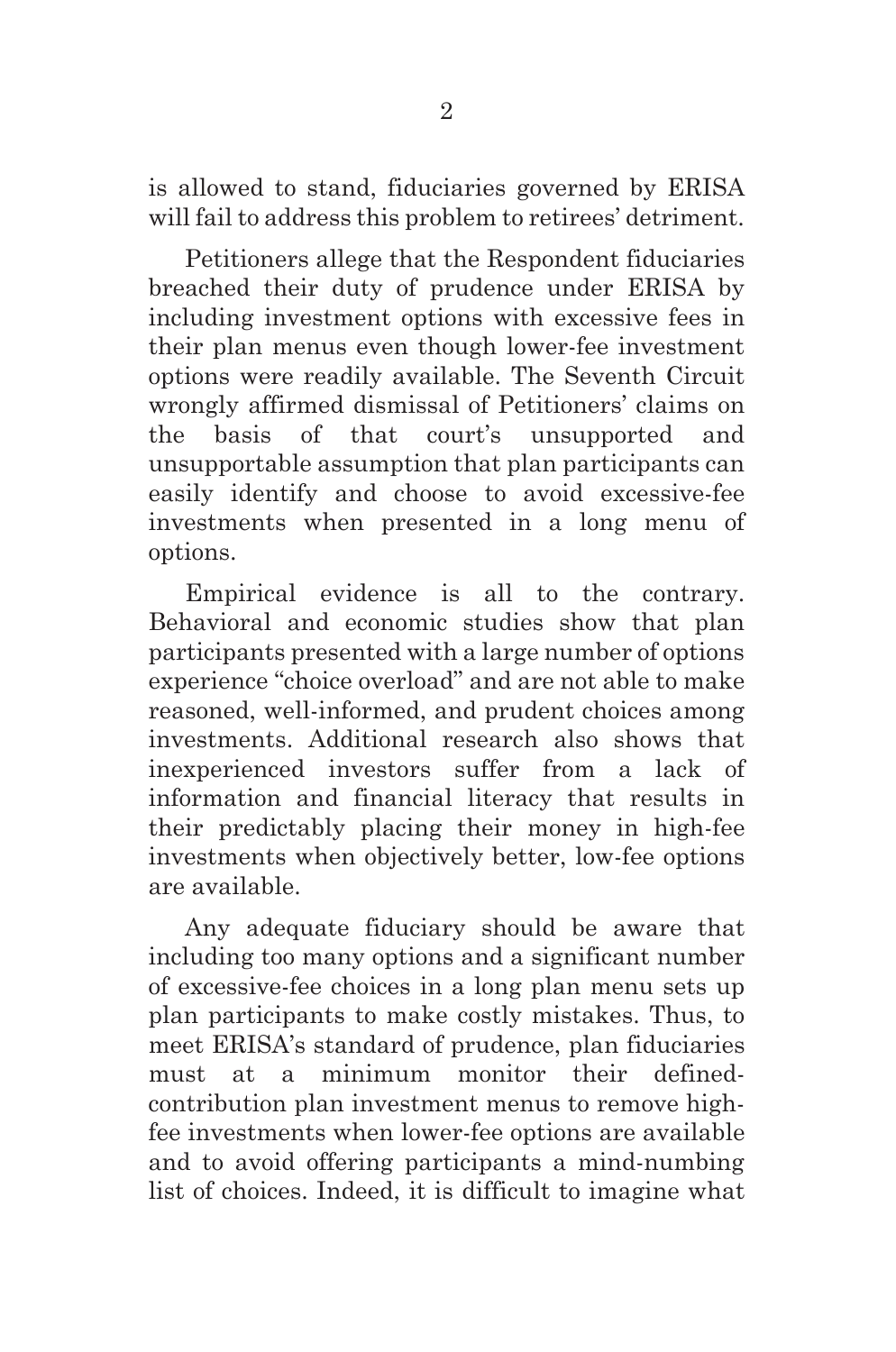ERISA's duty of prudence means if it does not mean this.

Accordingly, the Seventh Circuit's decision below should, therefore, be reversed.

#### **ARGUMENT**

### **I. EMPIRICAL DATA SHOW THAT LONG PLAN MENUS WITH BOTH HIGH- AND LOW-FEE OPTIONS ARE BAD FOR PLAN PARTICIPANTS.**

In its opinion below, the Seventh Circuit dismissed plaintiffs' allegations regarding excessive fees on the basis of the court's assumption that plan participants will avoid excessive fees by choosing alternative, low-fee investments from the menus presented to them. *See Divane v. Nw. Univ.*, 953 F.3d 980, 988 (7th Cir. 2020) ("Any participant could avoid what plaintiffs consider to be the problems with those products (excessive recordkeeping fees and underperformance) simply by choosing from hundreds of other options within a multi-tiered offering system."). In the Seventh Circuit's view, "[u]ltimately, defendants 'cannot be faulted for' leaving 'choice to the people who have the most interest in the outcome.'" *Id.*, at 993 (quoting *Loomis v. Exelon Corp.*, 658 F.3d 667, 673-74 (7th Cir. 2011)).

To be sure, individual plan participants "have the most interest in the outcome," but interest without knowledge cannot be expected to result in ideal decision-making. Motivation goes only so far when relevant information is lacking, and in the case of ERISA plans, it is the trustees and their registered investment advisors, not the participants, who have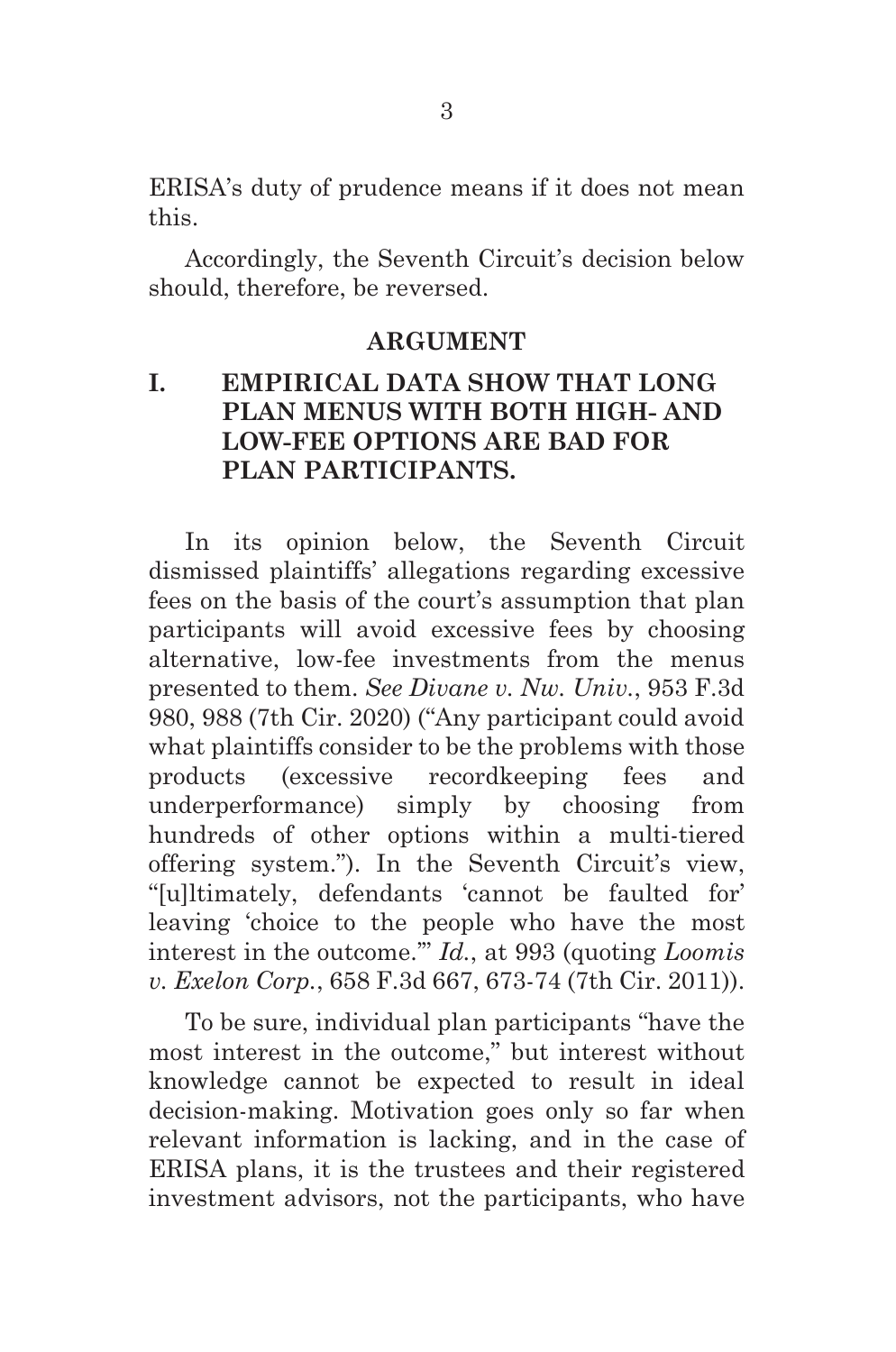the expertise and information necessary to avoid inappropriate and excessive investment options. As Professors Ayres and Curtis succinctly make the point:

In one sense, the reduction in investor returns associated with adding a bad fund to an otherwise good plan is a consequence of choices investors make. Investors are always free to forgo investment in a bad fund so long as there are alternatives. But when employers make choices to include menu options that are clearly worse than other funds in the menu, it is a foreseeable consequence that investors in the plan will end up with worse portfolios.2

Or as another study concluded, "our results contribute evidence that investor choice, without more, does little to protect investors or to produce efficient investment decisions."3

Specifically, empirical data show that long plan menus with high- and low-fee options intermixed lead to poor outcomes in a number of ways.

<sup>2</sup> Ian Ayres & Quinn Curtis, *Beyond Diversification: The Pervasive Problem of Excessive Fees and "Dominated Funds" in 401(k) Plans*, 124 YALE L.J. 1476, 1504 (2015).

<sup>3</sup> Jill E. Fisch & Tess Wilkinson-Ryan, *Why Do Retail Investors Make Costly Mistakes? An Experiment on Mutual Fund Choice*, 162 U. PA. L. REV. 605, 646-47 (2014).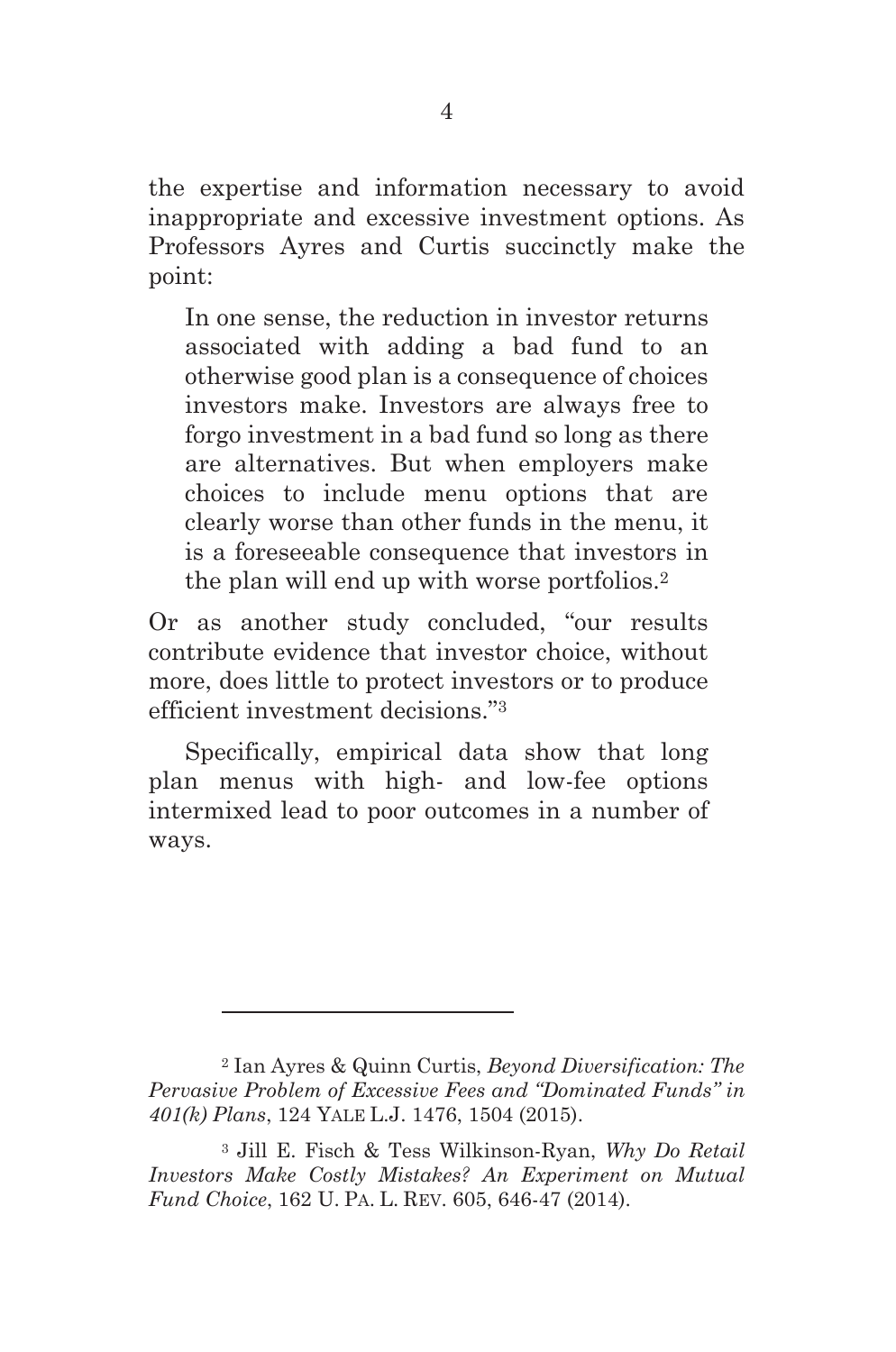### **A. Long Plan Menus Discourage Participation.**

An excessive number of options reduces overall participation in the plan, which of course reduces retirement savings to workers' detriment.

Studies show that when faced with an excessive number of options, many investors turn away altogether. For example, one 2004 study of 401(k) plan participation data found that, "[o]ther things equal, every ten funds added was associated with 1.5 percent to 2 percent drop in participation rate."4 This participation drop is entirely predictable because too many choices can lead to cognitive overload. As one article summarizing the psychological and behavioral research behind the causes of this "choice overload" on consumer decisions explained, "[t]he human brain simply isn't designed to process and compare the sheer amount of information it is often given[,]" and "[w]ithout ways to mentally manage or weigh the

<sup>4</sup> Sheena S. Iyengar, *et al.*, *How Much Choice is Too Much?: Contributions to 401(k) Retirement Plans*, in PENSION DESIGN & STRUCTURE, NEW LESSONS FROM BEHAVIORAL FINANCE (Mitchell & Utkus, Eds. 2004), at pp. 88-91, *available at* https://repository.upenn.edu/cgi/viewcontent.cgi? article=1427&context=prc\_papers. *See also* Maureen Morrin, *et al.*, *Investing for Retirement: The Moderating Effect of Fund Assortment Size on the 1/N Heuristic* (Jan. 16, 2012) (Fox Sch. of Bus. Research Paper No. 14-009), at p. 30 (concluding that "[i]f fiduciaries can control which options investors consider, they can design mutual fund assortments more optimally to increase the likelihood of participation and the quality of decisions made."), *available at* https://papers.ssrn.com/ sol3/papers.cfm?abstract\_id=1008841, *reprinted in* Vol. XLIX J. MKTG. RES. 537 (2012).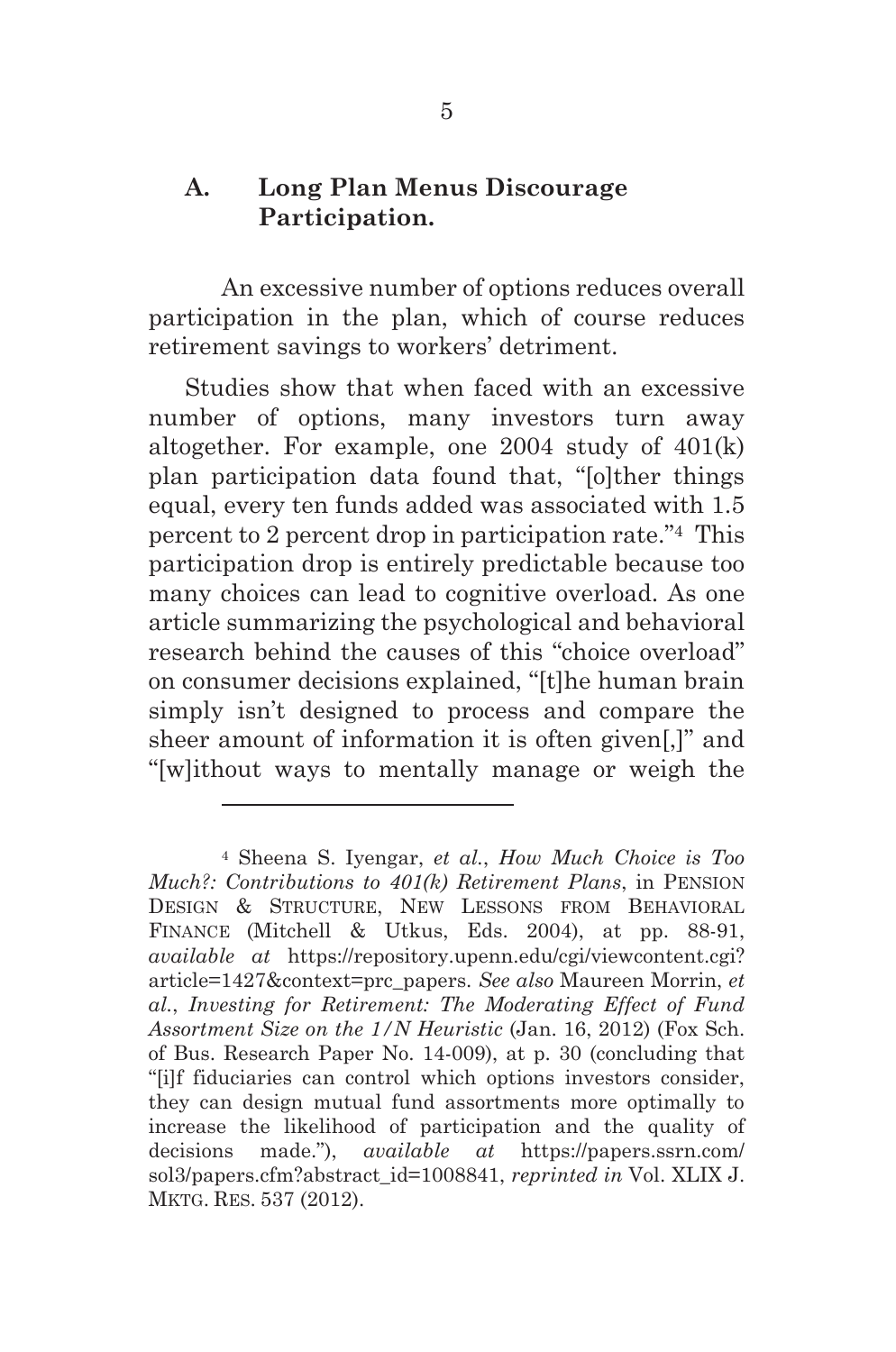value of information, people struggle to decide and freeze."5

### **B. For Those Who Do Participate, Overwhelming Choice Encourages Poor Decisionmaking.**

For those investors who are not put off from participation altogether, excessive options lead to poor decisions: Investors make more diversification errors and often end up paying higher fees.6 A wealth

<sup>5</sup> Ruth Schmidt, *Frozen: Using Behavioral Design to Overcome Decision-Making Paralysis*, Deloitte Univ. Press, at p. 4, *available at* https://www2.deloitte.com/us/en/insights/ focus/behavioral-economics/overcoming-decision-makingparalysis.html. *See also* Iyengar, *et al.*, *supra* note 4, at 84 (discussing the impact of "choice overload" in various field and laboratory studies); Morrin, *et al.*, *supra* note 4, at 8 ("Choosing from a larger assortment entails making a larger number of tradeoffs, which reduces the availability of cognitive resources.").

<sup>6</sup> *See* Donald B. Keim & Olivia S. Mitchell, *Simplifying Choices in Defined Contribution Plan Design*, Working Paper, NAT'L BUR. ECON. RES. (Jan. 2016), at pp. 6-7, *available at* https://www.nber.org/system/files/working\_papers/ w21854/w21854.pdf; Shlomo Benartzi & Richard H. Thaler, *Heuristics and Biases in Retirement Savings Behavior*, 21 J. ECON. PERSPECTIVES 81, 86-87 (2007). *See also* Ian Ayres, *Menus Matter*, 73 U. CHI. L. REV. 3, 13 (2006) (concluding that the "transaction cost of reading menus may lead offerees to respond perversely to more choice"); Maureen Morrin, *et al.*, *Saving for Retirement: The Effects of Fund Assortment Size and Investor Knowledge on Asset Allocation Strategies*, 42 J. CONSUMER AFFAIRS 206, 207-08, 214 (2008) (citing various research on the negative psychological effect of choosing from larger assortments and concluding that "merely changing the total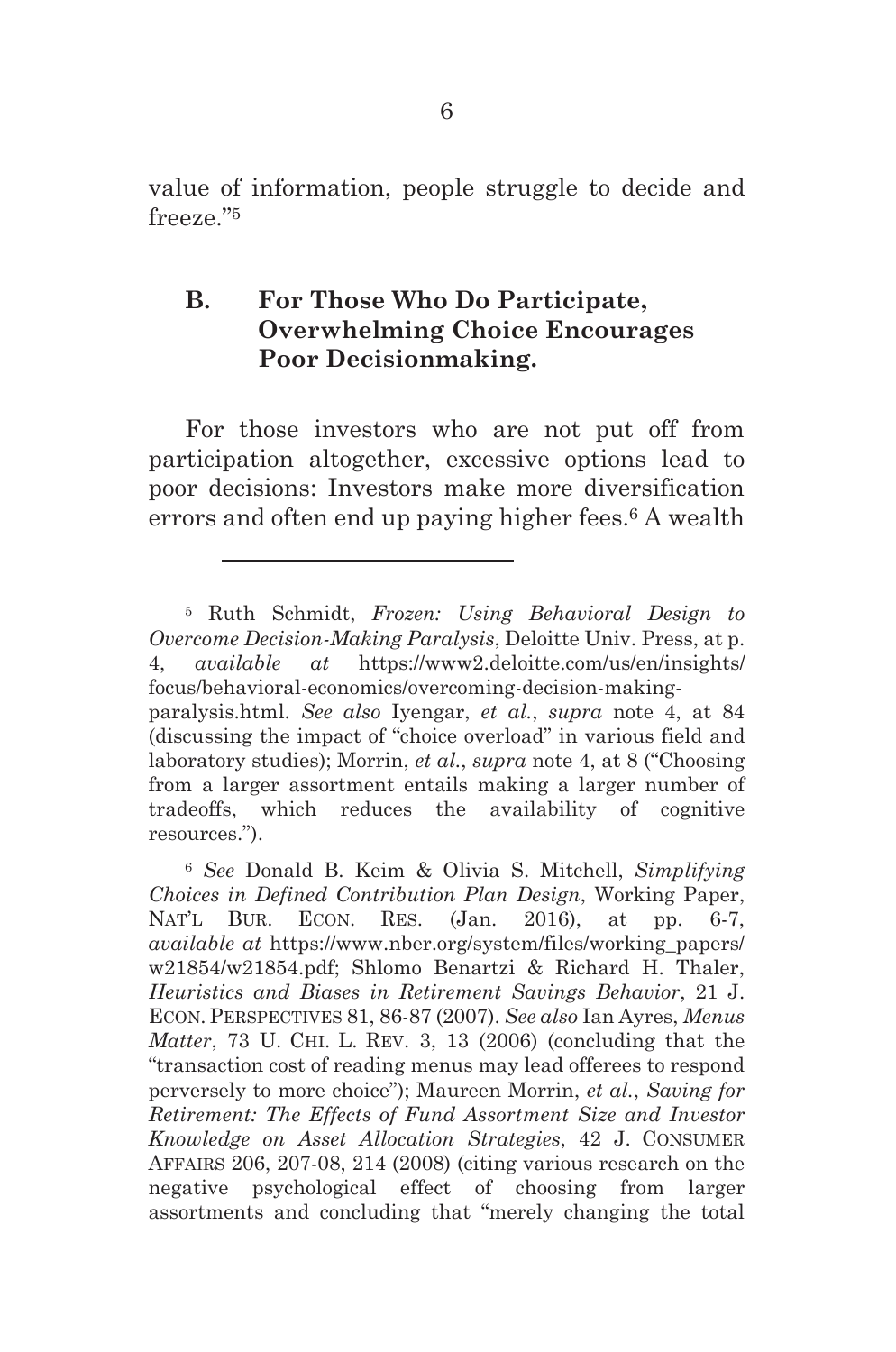of behavioral-economics literature documents the predictable mistakes inexperienced investors make, which are exacerbated by overwhelming choice.

#### **1. Naïve Diversification.**

One well-documented investor error is commonly known as "naïve diversification."7 When committing this error, investors simply distribute their money according to the relative representation of funds in the plan menu.8 These investors do not examine the various properties of different funds when making their allocation decision. Instead, they "divide their money among the available options."<sup>9</sup>

Because naïve diversification causes investors to divide their money among all or many investment options without regard to the options' relevant characteristics, if funds with excessive fees are included in the menu, participants presented with a menu that includes a large number of high-fee funds will predictably invest in those funds notwithstanding the availability of equally good, or better, low-fee options.10 Indeed, Professors Fisch and

number of funds offered in the plan" has a "large impact on the risk profile of [an individual's] investment portfolio").

<sup>7</sup> *See* Ayres & Curtis, *supra* note 2, at 1507; Fisch & Wilkinson-Ryan, *supra* note 3, at 623.

<sup>8</sup> *See* Ayres & Curtis, *supra* note 2, at 1507.

<sup>9</sup> Fisch & Wilkinson-Ryan, *supra* note 3, at 623.

<sup>10</sup> For two examples of empirical studies finding that naïve diversification caused investors to put money into investment funds that were objectively worse than other plan options *see*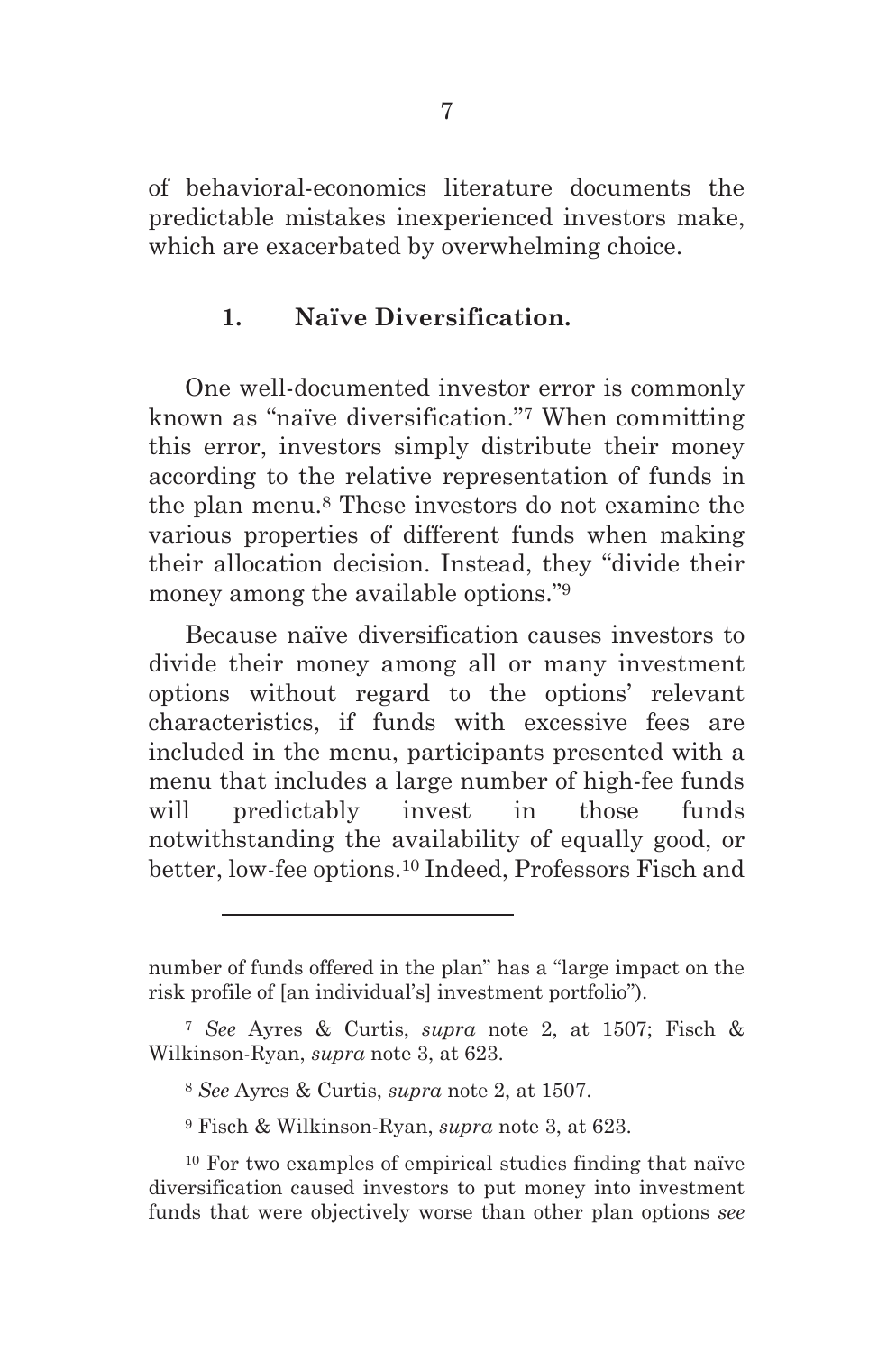Wilkinson-Ryan found that participants continued to exhibit naïve diversification and invest in high-fee funds even after being given simple and direct instructions regarding the impact of fees on investment return.11 Their study concluded that "the inclusion of even a few poor or more costly investment choices in a plan can harm investors who are unable to identify and eliminate such funds" from their retirement portfolios.12

### **2. Alphabeticity Bias.**

Investors are also susceptible to "alphabeticity bias": "the phenomena in which early alphabet options are chosen more frequently than others."13 Research demonstrates that, when selecting from a menu of alternative funds, "individuals typically satisfice, where their search ceases after the first 'acceptable' option is found, even if continued searching could yield a better result."14 Studies further demonstrate that "more fund choices and a more diverse offering may exacerbate the

Fisch & Wilkinson-Ryan, *supra* note 3, at 636, *and* Ayres & Curtis, *supra* note 2, at 1502.

<sup>11</sup> Fisch & Wilkinson-Ryan, *supra* note 3, at 642.

<sup>12</sup> *Id.*, at 644.

<sup>13</sup> Thomas W. Doellman, *et al.*, *Alphabeticity Bias in 401(k) Investing*, Working Paper (Dec. 2018), at p. 1, *available at*  https://www.napa-net.org/sites/napa-net.org/files/alphabet% 20bias.pdf, *reprinted in* 54 THE FIN. REV. 623 (2019).

<sup>14</sup> *Id.*, at 2.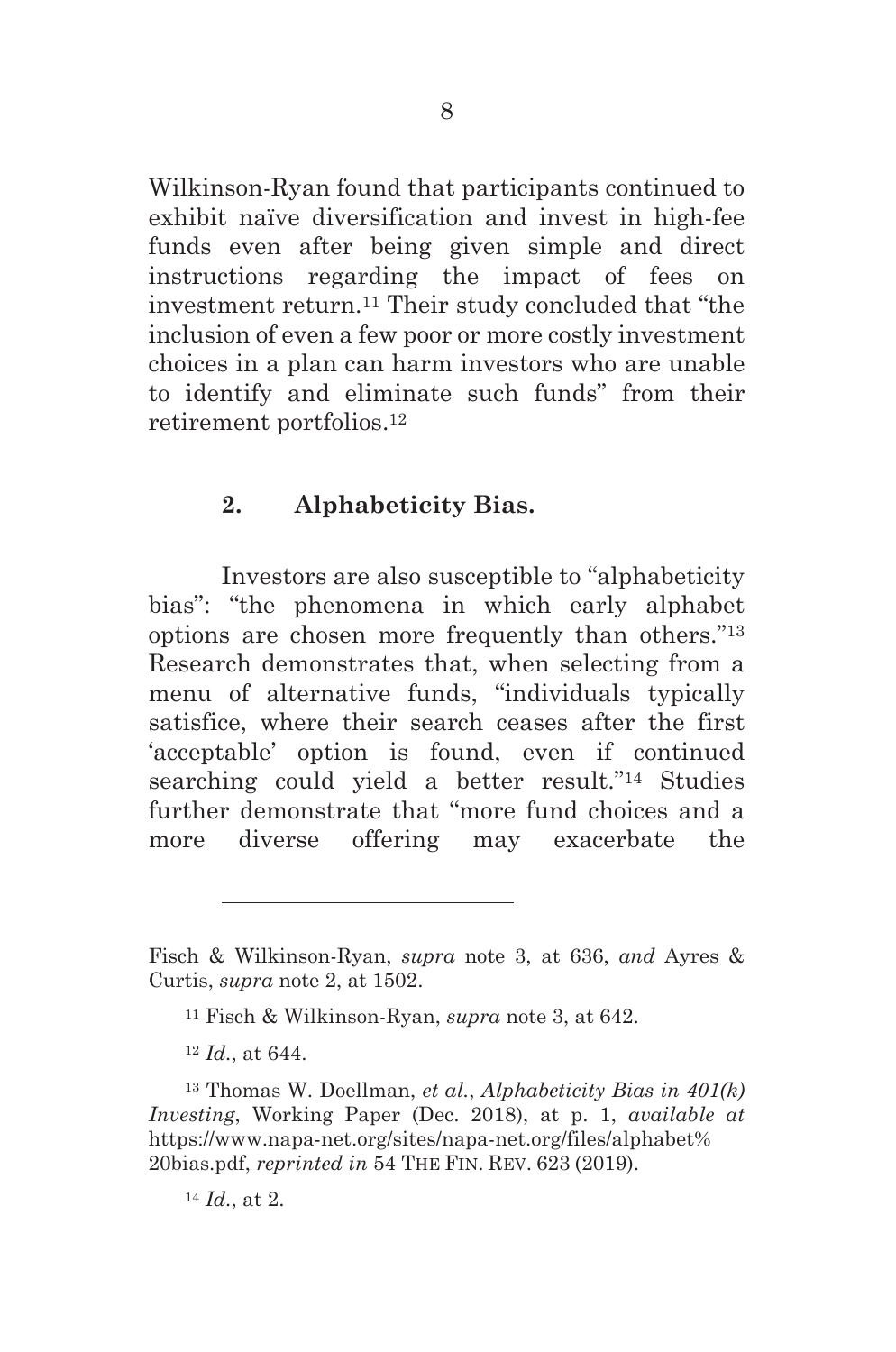alphabeticity bias."15 "Interestingly, this is even true for professionals employed in the financial sector."16

In other words, plan participants will tend to choose funds that appear near the top of a menu (whether arranged alphabetically or by some other method) rather than review the entire menu for optimal choices. As a result, participants will select higher-fee funds at the top of a menu and fail to consider better options that appear towards the bottom.17 Once again, this behavioral trap predictably leads investors to choose objectively worse investment funds included in a definedcontribution plan menu, notwithstanding the inclusion of more prudent options.

 $\overline{a}$ 

<sup>17</sup> *See id.*, at 16, 27. This research finds that, given participants' tendency to choose from the top of the list, changing the order of menus can have a significant impact on investment decisions. For example, in one study, the alphabetized list of funds yielded an average expense ratio of 90 basis points for the top four equity funds in the menu. If the list were reorganized in ascending order based on expense ratio, the average expense ratio of the top four funds in the list would be only 62 basis points. *Id.*, at 36. "This difference in fees is economically significant. Assuming \$5,000 annual contributions and a fixed 7% annual gross rate of return over a 30-year period, this difference in fees, all else equal, costs an investor \$20,440 in investment income—a loss equivalent to over four years' worth of contributions." *Id.*

<sup>15</sup> *Id.*, at 4.

<sup>16</sup> *Id.*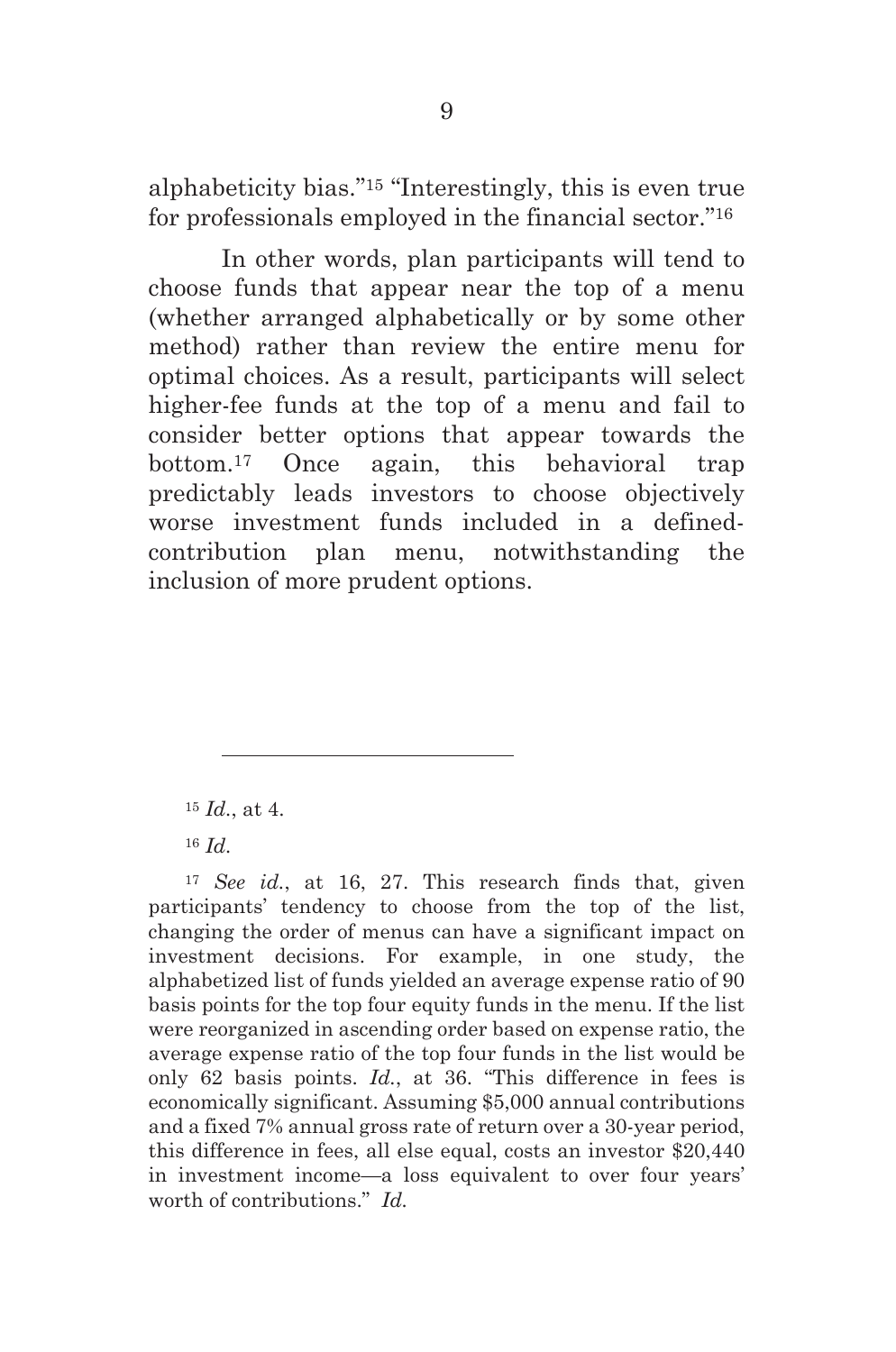### **C. Investor Errors That Lead to High Fees Have a Significant Effect on Retirement Funds.**

These issues are critical because "[d]efined contribution plans dominate the retirement plan scene today." *LaRue v. DeWolff, Boberg & Assocs., Inc.*, 552 U.S. 248, 255 (2008).18 Yet, the amount of retirement savings and investments held by working people remains woefully inadequate.19 For low-wage workers in particular, who tend to have little in savings, the harm done by high fees can be extreme.

As this Court has recognized, "[e]xpenses, such as management or administrative fees, can sometimes significantly reduce the value of an account in a

 $\overline{a}$ 

retirement.htm; Monique Morrissey, *The State of American Retirement Savings: How the Shift to 401(k)s has Increased Gaps in Retirement Preparedness Based on Income, Race, Ethnicity, Education, and Marital Status*, ECON. POLICY INST. (Dec. 10, 2019), *available at* https://www.epi.org/publication/the-state-ofamerican-retirement-savings/; James Kwak, *Improving Retirement Savings Options for Employees*, 15 U. Pa. J. Bus. L. 483, 488-91 (2013).

<sup>18</sup> *See also* George S. Mellman & Geoffrey T. Sanzenbacher, *401(k) Lawsuits: What are the Causes and Consequences?*, CTR. FOR RET. RESEARCH AT BOSTON COLL., No. 18-8 (May 2018), at 1, *available at* https://crr.bc.edu/wpcontent/uploads/2018/04/IB\_18-8.pdf; Fisch & Wilkinson-Ryan, *supra* note 3, at 615 (noting that as of February 2012 the U.S. Department of Labor reported that 72 million individuals were covered by 401(k) plans).

<sup>19</sup> *See* BD. OF GOV. FED. RES. SYS., *Report on the Economic Well-Being of U.S. Households in 2020*, (May 25, 2021), *available at* https://www.federalreserve.gov/publications/ 2021-economic-well-being-of-us-households-in-2020-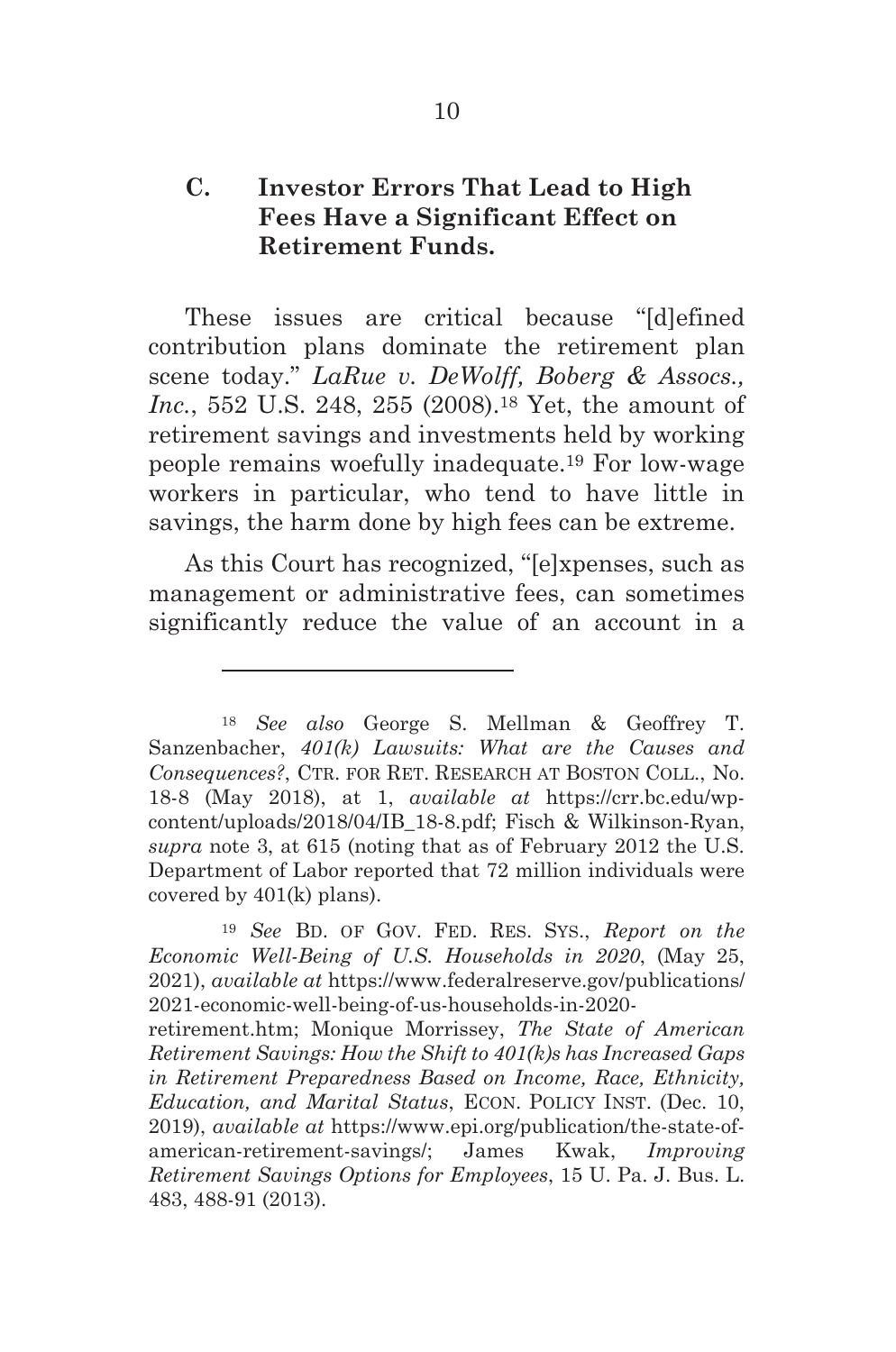defined-contribution plan." *Tibble v. Edison Int'l*, 575 U.S. 523, 525 (2015). These plan expenses reduce a worker's investment account by "decreasing its immediate value, and by depriving the participant of the prospective value of funds that would have continued to grow if not taken out in fees." *Sweda v. Univ. of Pa.*, 923 F.3d 320, 328 (3d Cir. 2019). Economic studies have demonstrated the paramount importance of losses due to excessive fees in definedcontribution plans, and for workers with little to spare, these losses can be devastating.20

### **D. Plan Participants Do Not Have the Information or Financial Education Needed to Avoid Common Errors.**

There might be less cause for concern if most workers were sophisticated investors with the time and financial education needed to weigh their options and choose funds with appropriate fee structures. But

<sup>20</sup> *See* Ayres & Curtis, *supra* note 2, at 1481 ("We show that the primary problem for investors in 401(k) plans is not loss due to lack of diversification, but loss due to excessive fees."). As Professors Fisch and Wilkinson-Ryan have noted, "[s]tudies strongly suggest that, of the information available to retail investors, fund expenses are the best predictor of future returns and that lower expenses are correlated with higher returns." Fisch & Wilkinson-Ryan, *supra* note 3, at 620. *See also* Jacob Hale Russell, *The Separation of Intelligence and Control: Retirement Savings and the Limits of Soft Paternalism*, 6 WM. & MARY BUS. L. REV. 35, 62 (2015) (noting that "many investors continue to choose more expensive [funds], despite the overwhelming evidence that fees are the most important perhaps the only—salient characteristic in that decision").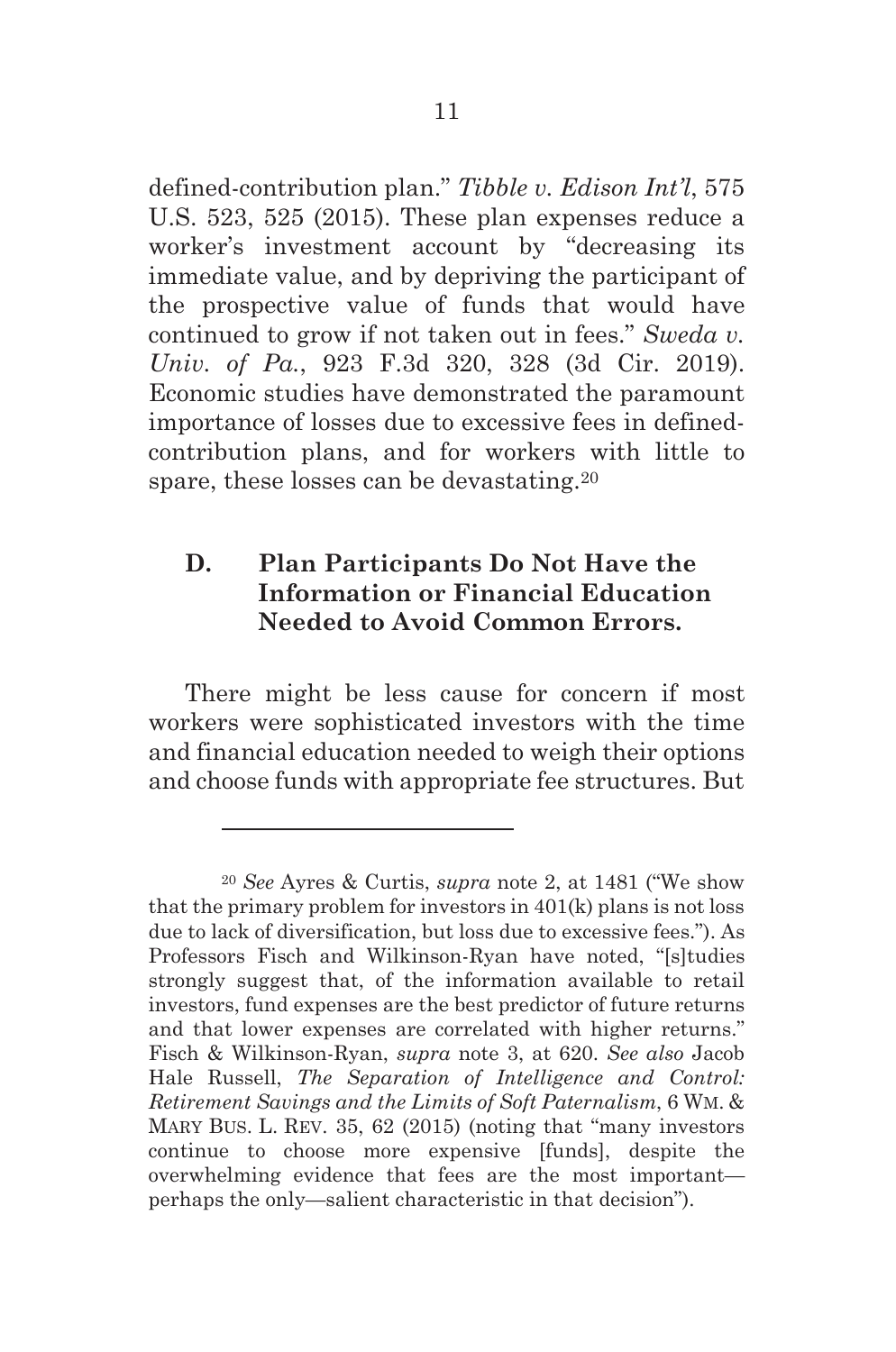data show that financial illiteracy is "pervasive" among both highly educated and non-highly educated individuals.21

For example, despite the paramount importance of fees, surveys continue to find that individual investors do not understand and are ill-informed about the impact of fees on their retirement savings. A "2013 study found that 22% of 401(k) participants mistakenly believed that they paid no fees, and half of participants reported that they did not know how much they were paying in fees."22 On top of this basic lack of information, the complexity and diversity of mutual fund fee structures makes it "difficult to calculate costs or compare different funds."23

22 Ayres & Curtis, *supra* note 2, at 1487.

 $\overline{a}$ 

23 Fisch & Wilkinson-Ryan, *supra* note 3, at 611. For a summary of the variety of fees and fee structures an informed investor would need to consider to prudently compare investment choices, *see* U.S. Dep't of Labor, Ee. Benefits Sec. Admin., *A Look at 401(k) Plan Fees* (Sept. 2019), at 4-6, *available at* https://www.dol.gov/sites/dolgov/files/ebsa/about-ebsa/ouractivities/resource-center/publications/a-look-at-401k-planfees.pdf.

<sup>21</sup> *See* Annamaria Lusardi & Olivia S. Mitchell, *The Economic Importance of Financial Literacy: Theory and Evidence*, 52 J. ECON. LIT. 5, 10, 34 (2014) (explaining that financial literacy is the ability to answer three questions about "fundamental concepts [that] lie at the root of saving and investment decisions," which concern compound interest, inflation, and stock risk). More than a third of employees with a post-graduate education are financially illiterate, more than half of college-educated employees are financially illiterate, and more than 80% of those with only a high-school education are financially illiterate. *See id*., at 19.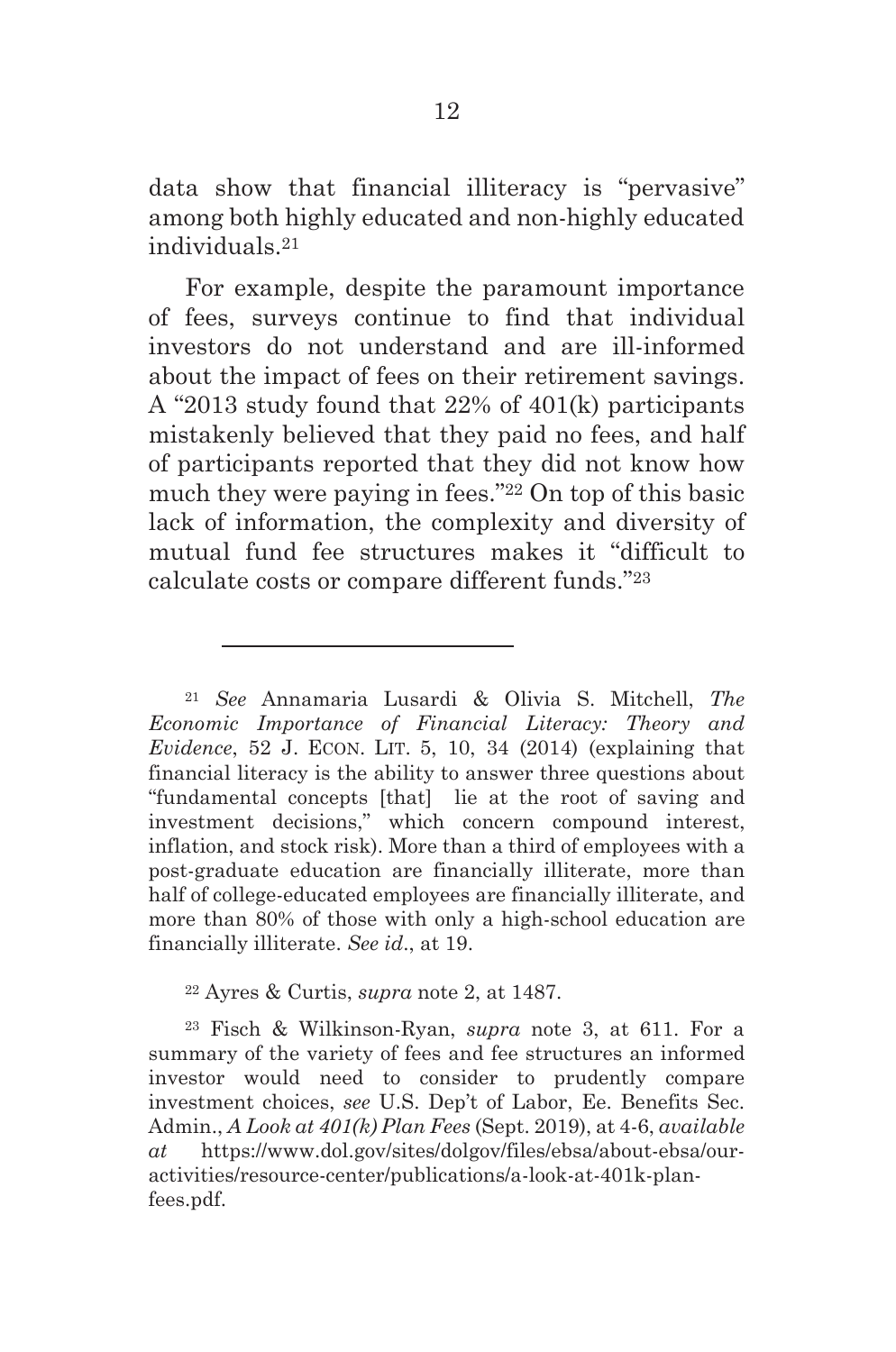Scholars have also found that, even with better fee disclosure, many plan participants lack an understanding of or training in foundational investment concepts, and that financial illiteracy prevents them from acting prudently based on the information they do have.24 Studies have found, for example, that very few people understand and correctly apply the principles of compounding, which are of course necessary to appreciate the significance that even a small fee difference can have on retirement savings.25

Compare this data to the list of recommended steps for a participant choosing among plan options. According to the Department of Labor, an investor seeking to avoid common errors should review, among other documents, investment fund prospectuses and financial statements, business

<sup>24</sup> *See* Fisch & Wilkinson-Ryan, *supra* note 3, at 624-26 (discussing basic financial literacy concepts often not understood by common investors). *See also* Russell, *supra* note 20, at 62 (noting that "80 percent of subjects fail to minimize fees *even after* experimenters gave them a simplified one-page fee disclosure") (emphasis in original). "[P]eople—even financially literate people—simply do not understand the role fees play in returns, and instead focus on other, irrelevant information." *Id.*, at 63.

<sup>25</sup> *See* Fisch & Wilkinson-Ryan, *supra* note 3, at 625 (citing study concluding that "fewer than twenty percent [of study participants] could correctly calculate a simple compound interest problem"); *see also id.*, at 643 ("Mutual fund fees are presented in fractions of a percent, and investors may assume that the real cost of such fees is negligible."). *See also* Lusardi & Mitchell, *supra* note 21, at 19 (providing chart demonstrating high rates of financial illiteracy among both highly and nonhighly educated individuals).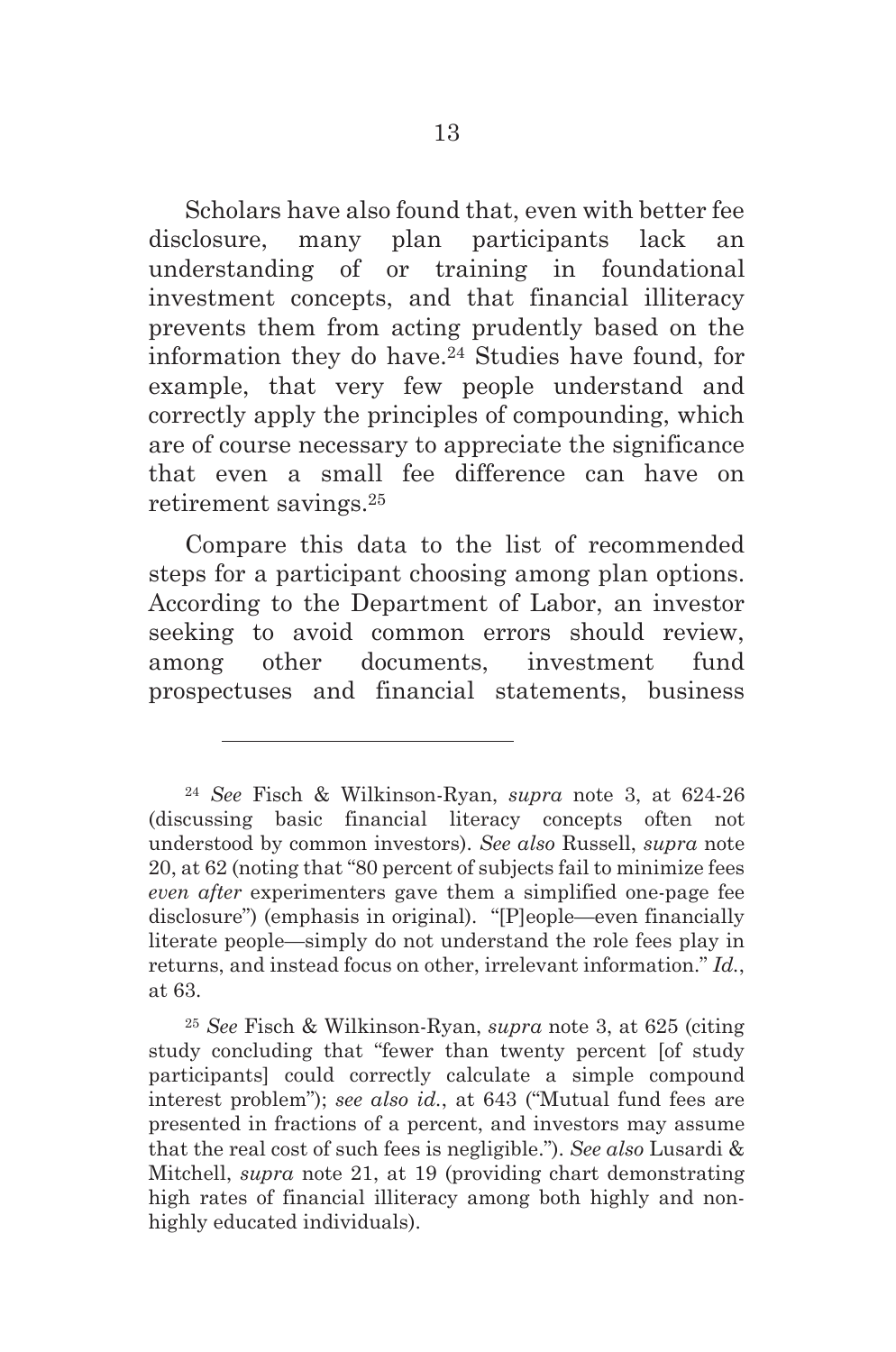sections of newspapers, and business and financial websites and publications.26 Then, participants should work their way through a ten-point checklist to understand and compare the fees of plan investment options.27

This may all be good advice, but a single prospectus may be 800 pages long. *See* JA 118 (Am. Compl. ¶ 167). The idea that an ordinary worker can be expected to wade through a single, incomprehensible prospectus, let alone the notion that they should compare prospectuses of more than 240 funds, *see* JA 83 (Am. Compl. ¶ 110), is unreasonable in the extreme.

**E. When Fiduciaries Prudently Streamline Their Defined-Contribution Plan Menus, Participants Are Demonstrably Better Off.** 

Not surprisingly, given the empirical data already discussed, studies show that where fiduciaries prudently streamline their defined-contribution plan menus, participants do much better. For example, one study analyzed the impact on plan participants of streamlining a plan menu from 90 to 51 investment choices.28 The study concluded that, as a result of the

<sup>26</sup> U.S. Dep't of Labor, Ee. Benefits Sec. Admin., *supra* note 23, at 6-7.

<sup>27</sup> *Id.*, at 8-9.

<sup>28</sup> Keim & Mitchell, *supra* note 6, at 6-7.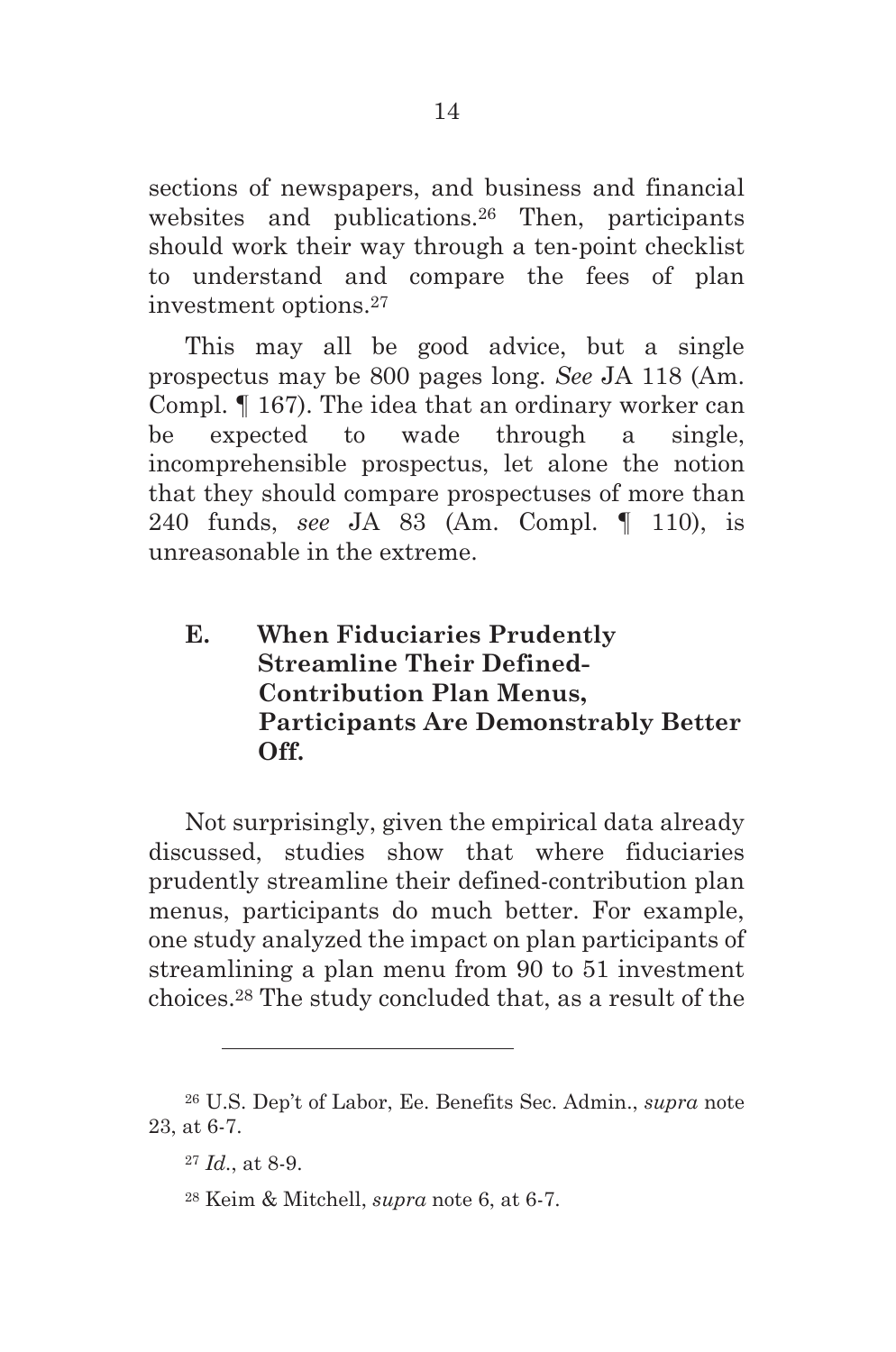streamlining, participants who moved out of the eliminated funds could realize "potential accumulated savings . . . over a 20-year period of \$20.2M, or more than \$9,400 per participant."<sup>29</sup>

Another study found that every additional 10 options added to a plan resulted in a 2.87 percent increase in the probability that a participant would not invest any assets into equity funds and further found that the increased number of options could make participants less likely to select options they do not understand well even if those options would be in their best interest.30 The study concluded that "smaller choice sets tend to be better *on average* than larger choice sets since the smaller choice sets include only the more select options."31

The Seventh Circuit's assumption that fiduciaries meet their obligations by offering more choices cannot be squared with this data.

<sup>29</sup> *Id.*, at 2.

 $\overline{a}$ 

<sup>31</sup> *Id*., at 4 (emphasis in original).

<sup>30</sup> Sheena S. Iyengar & Emir Kamenica, *Choice Proliferation, Simplicity Seeking, and Asset Allocation* (Apr. 2008), Working Paper, at p. 3, *available at* https://pluto.mscc.huji.ac.il/~mshayo/public\_html/Kamenica2\_s implicitySeeking.pdf.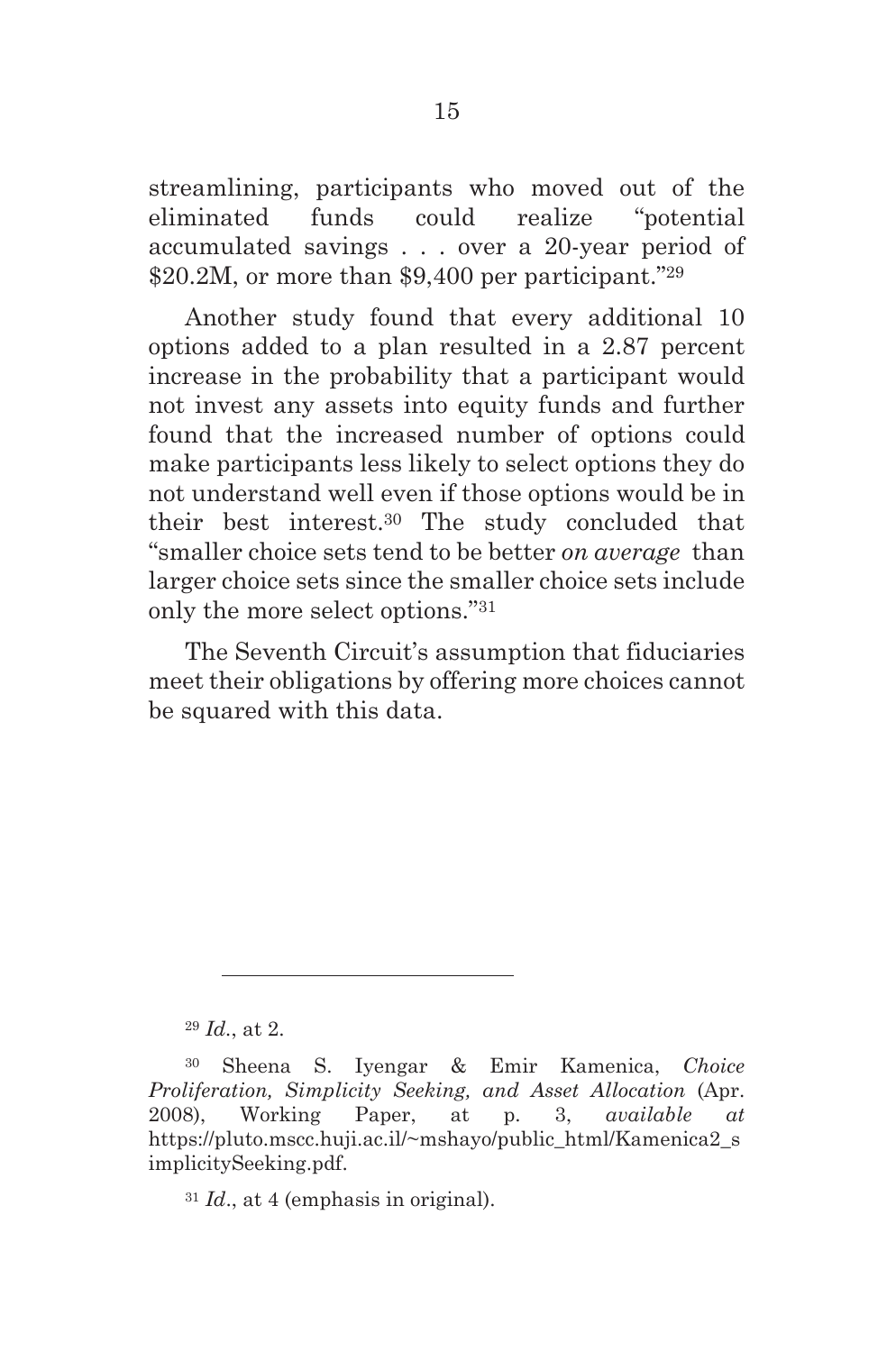### **II. GIVEN THIS EMPIRICAL RESEARCH ON INVESTOR BEHAVIOR, ERISA FIDUCIARIES BREACH THEIR DUTY OF PRUDENCE BY INCLUDING HIGH-FEE INVESTMENTS IN PLAN MENUS WHEN LOWER-FEE ALTERNATIVES ARE READILY AVAILABLE.**

ERISA fiduciaries must discharge their "duties with respect to a plan solely in the interest of the participants and beneficiaries," and with the "exclusive purpose of: (i) providing benefits to participants and their beneficiaries; and (ii) defraying reasonable expenses of administering the plan." 29 U.S.C.  $\S$  1104(a)(1)(A). In carrying out those duties, ERISA fiduciaries must act "with the care, skill, prudence, and diligence under the circumstances then prevailing that a prudent man acting in a like capacity and familiar with such matters would use in the conduct of an enterprise of a like character and with like aims." 29 U.S.C.  $\S$  1104(a)(1)(B). Consistent with the traditional requirements of trust law, this Court has held that fiduciaries have "a continuing duty to monitor trust investments and remove imprudent ones." *Tibble*, 575 U.S. at 529.

A defined-contribution plan fiduciary acting with the prudence and diligence of a person "familiar with such matters" would be aware that most plan participants cannot monitor investments and recognize imprudently costly funds. Participants do not have the trustees' regular access to investment advisors nor the knowledge trustees' obtain in regular meetings with those advisors. Properly informed fiduciaries would also be aware of the substantial research showing the detrimental effect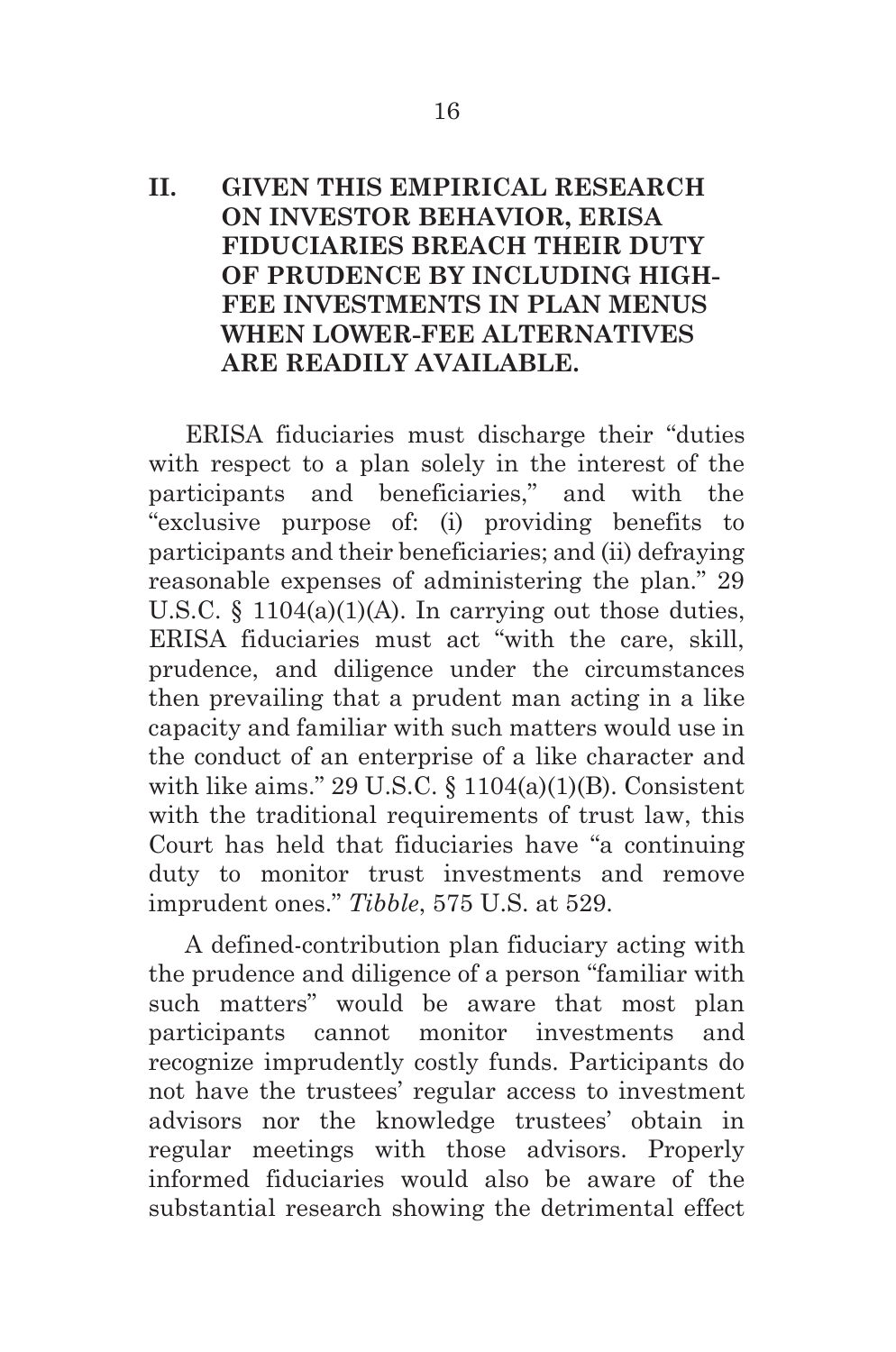on participants' retirement savings of including an overwhelming number of choices in a plan menu. And properly informed fiduciaries would know that, according to widely available research, plan participants will continue to put money into inappropriate high-fee investments even when lowercost options are available.

Given all the relevant research and data available, fiduciaries fail to meet ERISA's standard when they nonetheless fail to design usable plans and instead pack their investment menus with an overwhelming number of options, including ones with high fees. Fiduciaries who act in this way either lack the competence or diligence that ERISA requires (or lack both). "Either way, a 'failure of effort or competence' is enough to state a claim for breach of the duty of prudence." *Davis v. Wash. Univ. in St. Louis*, 960 F.3d 478, 483 (8th Cir. 2020) (brackets omitted, quoting *Braden v. Wal-Mart Stores, Inc.*, 588 F.3d 585, 596 (8th Cir. 2009)).

Indeed, legal scholars have concluded that an ERISA fiduciary whose strategy is merely to offer a long menu of high- and low-fee funds mixed together does not meet the statute's standard of prudence, as Professors Ayres and Curtis summarized: "[t]aken together, our data suggest that the focus on providing extensive, diversified menus (due to the large menu defense) and the difficulty in making out fee-based claims do a disservice to plan investors and leave many investors, especially in smaller plans, vulnerable."32 They explained that:

<sup>32</sup> Ayres & Curtis, *supra* note 2, at 1495.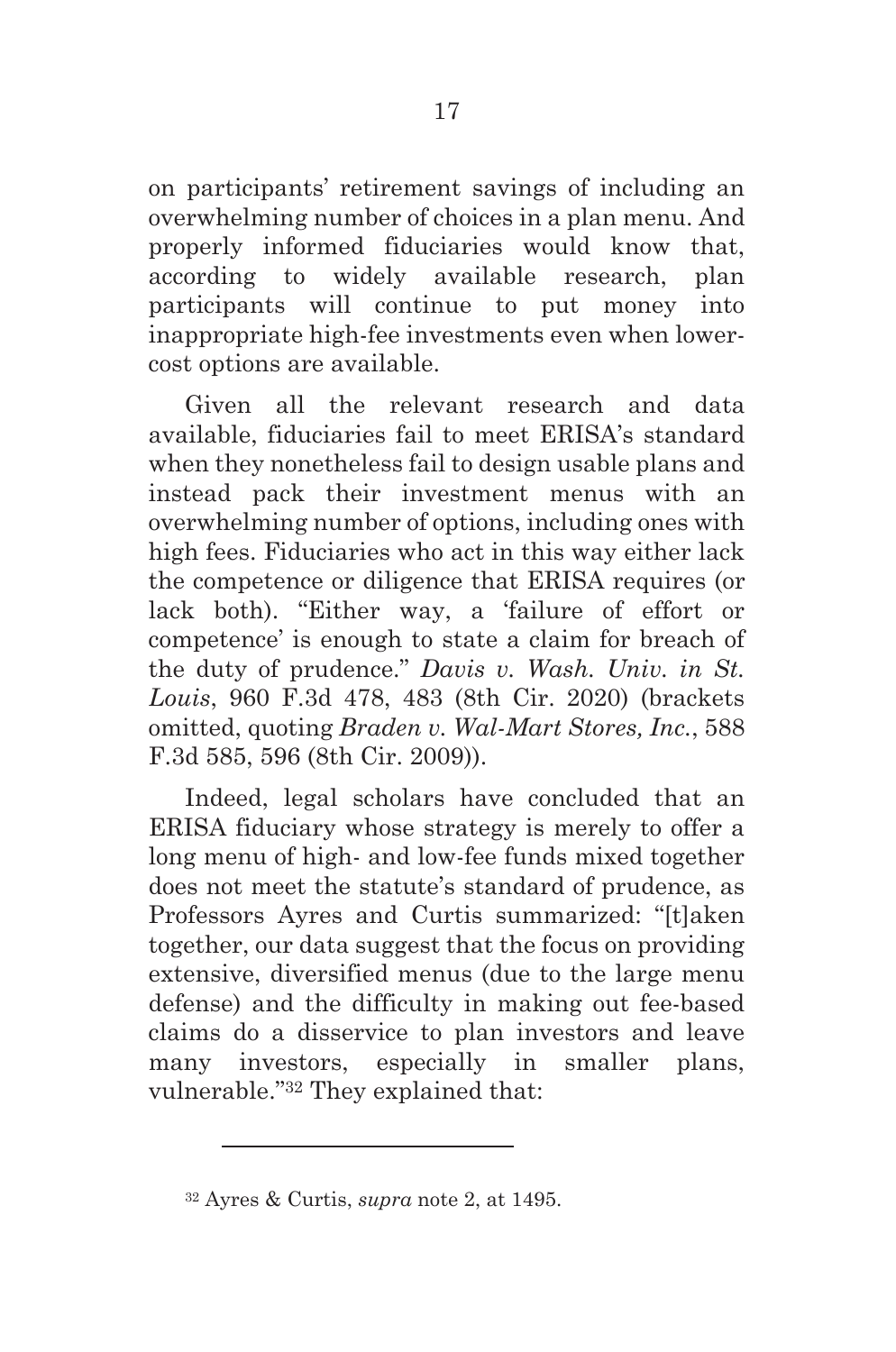Allowing companies to escape liability for imprudently including high-cost options in plans by appealing to the availability of a brokerage window or other low-cost options ignores the evidence that investors will tend to hold those high-cost options even when it is disadvantageous to do so. The inclusion of good options alongside the bad options is better than offering only bad options, but it does not neutralize the predictable impact of the lowquality choices.33

Ayres and Curtis then concluded that "[o]nly a legal standard that asks plan sponsors to justify the inclusion of each fund in the plan menu is sufficient to address the problem of [excessive-fee] choices: what prudent fiduciary would add funds that are inferior to already available choices?"34 Any lesser standard for fiduciaries, such as that applied by the Seventh Circuit, is incompatible with a fiduciary's "continuing duty to monitor trust investments and remove imprudent ones." *Tibble*, 575 U.S. at 529.

The failure to eliminate retirement fund options that are duplicative of or comparable to less expensive options available to plan trustees should suffice to state a claim for the breach of fiduciary duty. Only through discovery could a participant refute assertions by trustees that their decision-

<sup>33</sup> *Id.*, at 1508.

<sup>34</sup> *Id.*, at 1509; *see also* Kwak, *supra* note 19, at 534-35 (arguing that ERISA fiduciary law must call on definedcontribution plan fiduciaries to explain the inclusion of high-fee, actively managed funds where low-cost alternatives are readily available).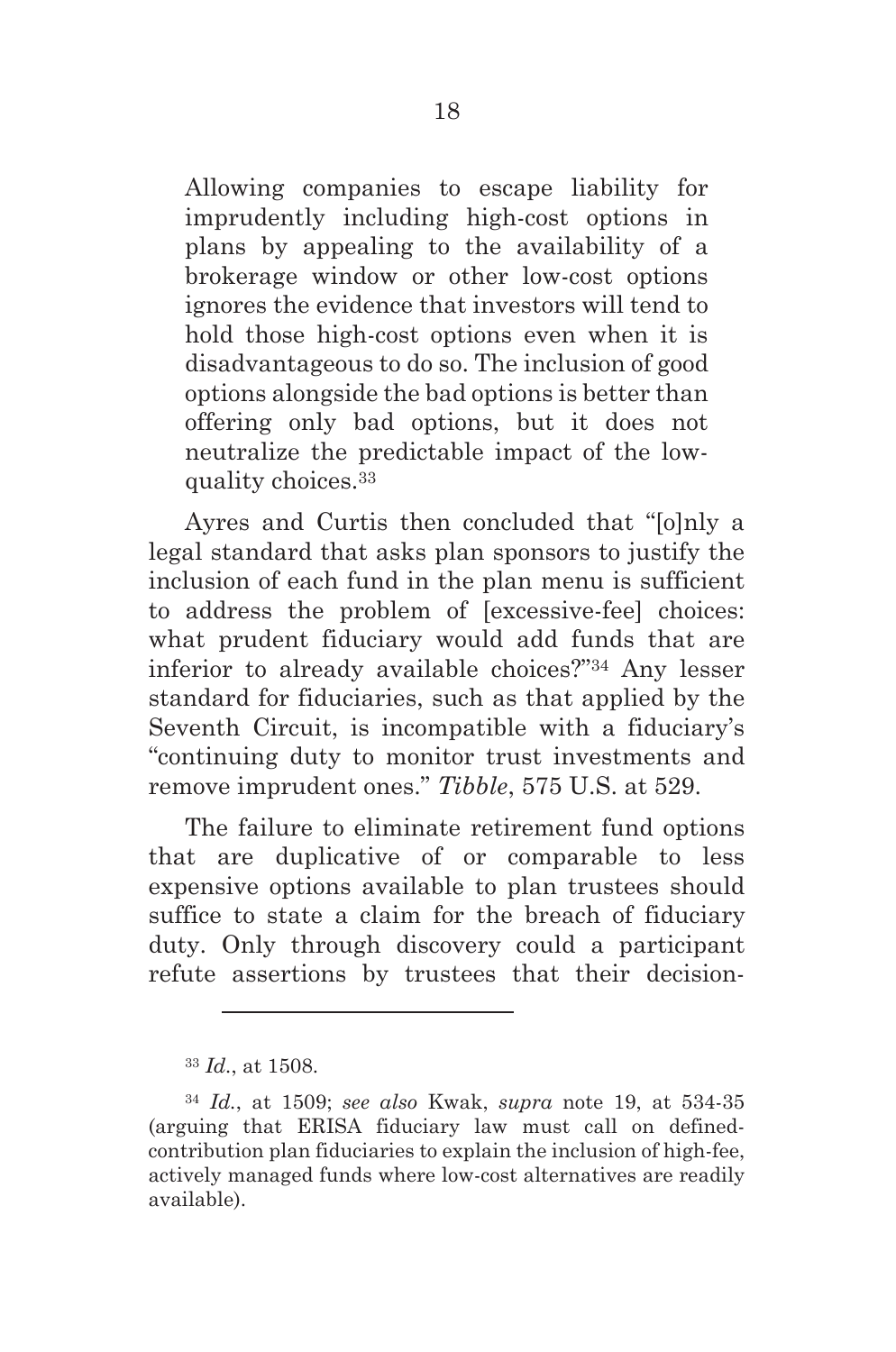making process in selecting a higher-cost option was prudent. Any other conclusion is incompatible with the fiduciary duties imposed by ERISA and ignores the vast field of research in behavioral studies and economics demonstrating that plan participants, as a whole, are worse off when presented with poor investment options notwithstanding the theory that they *could* select better options.

#### **CONCLUSION**

The Seventh Circuit was wrong to conclude that defined-contribution plan fiduciaries fulfill their duty of prudence by offering a long menu of options without evaluating the choices and removing imprudent, high-fee investments. Empirical studies, of which a prudent fiduciary "familiar with such matters," 29 U.S.C.  $\S$  1104(a)(1)(B), should be aware, demonstrate that participants presented with a long, diversified plan menu will inevitably make imprudent choices that can easily be avoided by plan fiduciaries exercising a reasonable degree of prudence. This Court should, therefore, reverse the judgment of the Court of Appeals.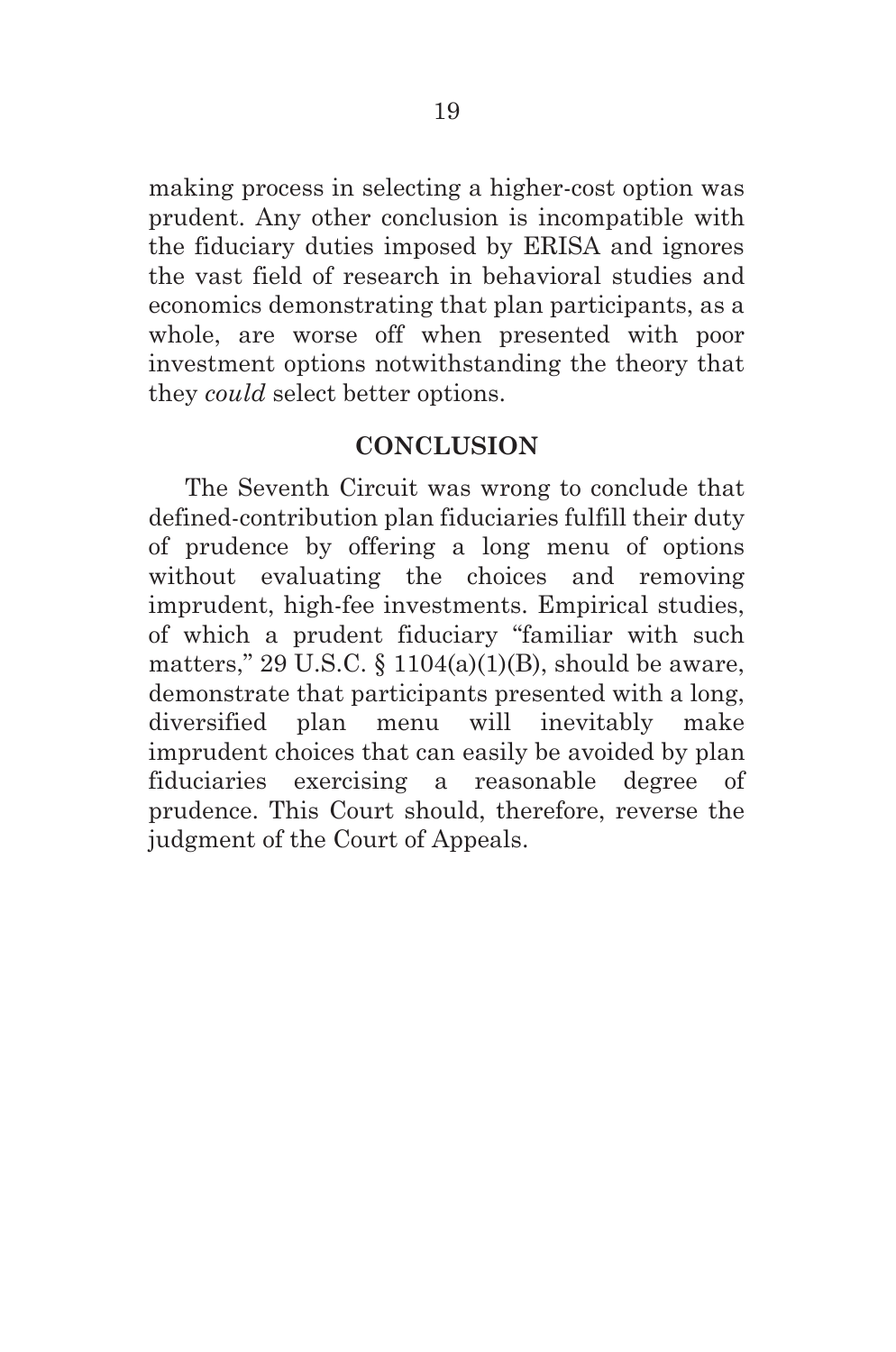Respectfully submitted,

Nicole G. Berner General Counsel Claire Prestel SERVICE EMPLOYEES INTERNATIONAL UNION DOWD, BLOCH, BENNETT, 1800 Massachusetts Ave. N.W. Washington, DC 20036 202.730.7466 J. Peter Dowd *Counsel of Record* George A. Luscombe III Elizabeth L. Rowe CERVONE, AUERBACH & YOKICH LLP 8 S. Michigan Ave., 19th Fl. Chicago, IL 60603 312.372.1361 pdowd@laboradvocates.com

*Counsel for Amicus Curiae*

September 10, 2021